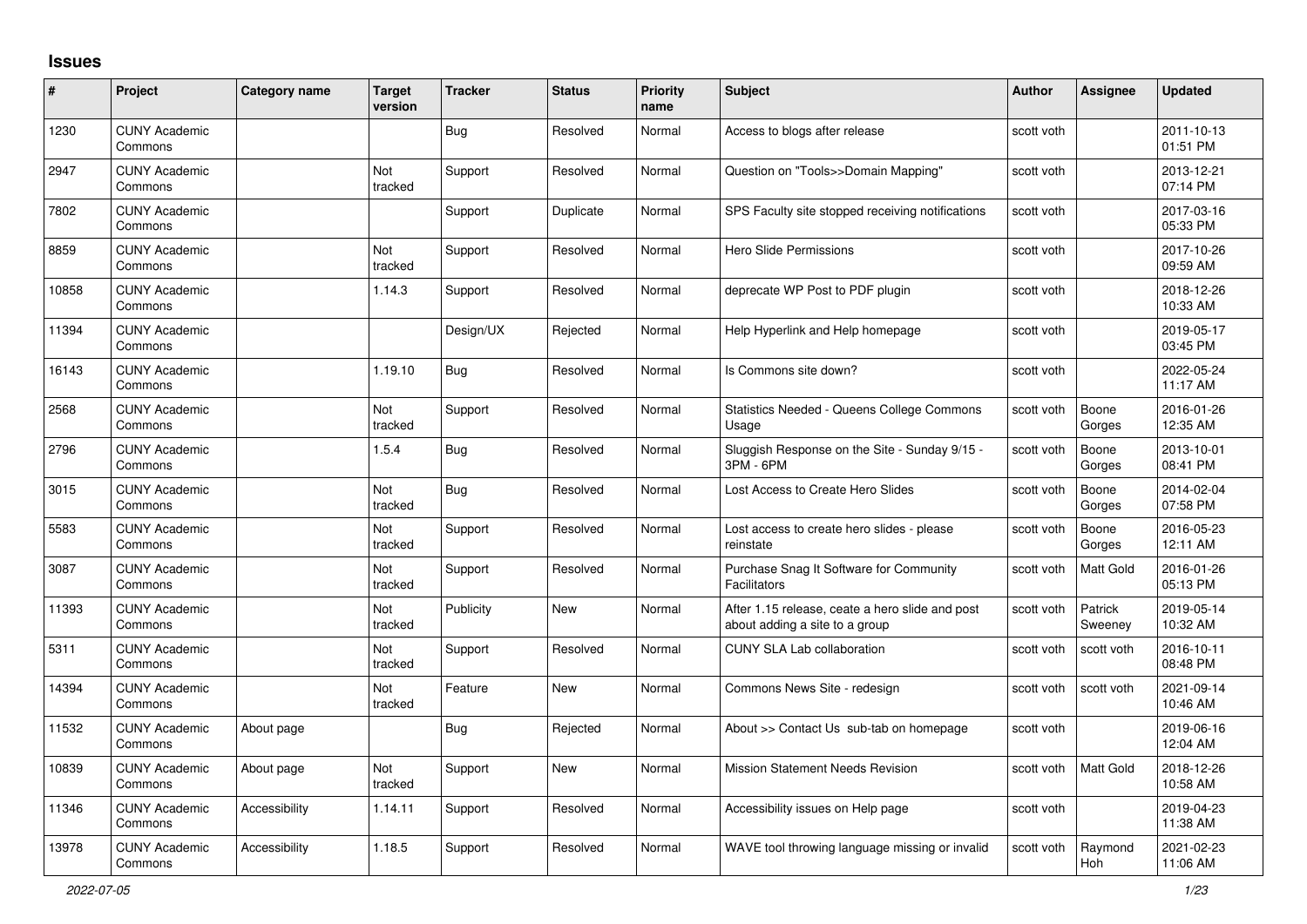| #     | Project                         | <b>Category name</b>      | Target<br>version | <b>Tracker</b> | <b>Status</b> | <b>Priority</b><br>name | <b>Subject</b>                                                                         | <b>Author</b> | <b>Assignee</b> | <b>Updated</b>         |
|-------|---------------------------------|---------------------------|-------------------|----------------|---------------|-------------------------|----------------------------------------------------------------------------------------|---------------|-----------------|------------------------|
| 9538  | <b>CUNY Academic</b><br>Commons | Analytics                 | Not<br>tracked    | Support        | Resolved      | Normal                  | collecting Google Analytics for mapped Domains                                         | scott voth    | Boone<br>Gorges | 2018-04-27<br>09:23 AM |
| 13502 | <b>CUNY Academic</b><br>Commons | Analytics                 | 1.17.7            | Support        | Resolved      | Normal                  | Google Analytics Questions                                                             | scott voth    | Boone<br>Gorges | 2020-11-10<br>10:31 AM |
| 13511 | <b>CUNY Academic</b><br>Commons | Analytics                 | 1.17.7            | Support        | Resolved      | Normal                  | Google Analytics 4 tagging                                                             | scott voth    | Boone<br>Gorges | 2020-11-10<br>10:31 AM |
| 9750  | <b>CUNY Academic</b><br>Commons | Analytics                 | Not<br>tracked    | Support        | Resolved      | Normal                  | MESTC - arabstages.org - google analytics have<br>stopped working after last release   | scott voth    | scott voth      | 2018-05-11<br>09:34 AM |
| 3502  | <b>CUNY Academic</b><br>Commons | <b>Blogs (BuddyPress)</b> | 1.6.17            | <b>Bug</b>     | Resolved      | High                    | "Create a Site" button not working on Blog Page                                        | scott voth    | Boone<br>Gorges | 2014-09-30<br>02:17 PM |
| 16170 | <b>CUNY Academic</b><br>Commons | <b>Blogs (BuddyPress)</b> | 2.0.1             | <b>Bug</b>     | Resolved      | Normal                  | duplication of campus                                                                  | scott voth    | Boone<br>Gorges | 2022-06-14<br>11:35 AM |
| 1343  | <b>CUNY Academic</b><br>Commons | BuddyPress (misc)         |                   | Bug            | Rejected      | Normal                  | Display issue on Front Page - Hero slide<br>description overlaying the top left corner | scott voth    |                 | 2011-12-08<br>07:06 PM |
| 403   | <b>CUNY Academic</b><br>Commons | BuddyPress (misc)         | Future<br>release | Feature        | Duplicate     | Normal                  | Personalization of the Profile Page                                                    | scott voth    | Boone<br>Gorges | 2010-11-22<br>11:32 AM |
| 515   | <b>CUNY Academic</b><br>Commons | BuddyPress (misc)         | $1.2$             | Feature        | Rejected      | Normal                  | TOC, Tags and a Tag Cloud for new BP "wiki-like"<br>plugin                             | scott voth    | Boone<br>Gorges | 2011-02-11<br>05:47 PM |
| 516   | <b>CUNY Academic</b><br>Commons | BuddyPress (misc)         | 1.2               | Feature        | Rejected      | Low                     | Embedding video on new BP "wiki-like" plugin                                           | scott voth    | Boone<br>Gorges | 2011-02-11<br>05:48 PM |
| 517   | <b>CUNY Academic</b><br>Commons | BuddyPress (misc)         | $1.3$             | Feature        | Resolved      | Normal                  | Image handling for new BP "wiki-like" plugin                                           | scott voth    | Boone<br>Gorges | 2011-06-20<br>11:33 AM |
| 518   | <b>CUNY Academic</b><br>Commons | BuddyPress (misc)         | $1.2$             | Feature        | Resolved      | Normal                  | Search box for new BP "wiki-like" plugin                                               | scott voth    | Boone<br>Gorges | 2011-02-23<br>08:41 AM |
| 528   | <b>CUNY Academic</b><br>Commons | BuddyPress (misc)         | 1.2               | Bug            | Resolved      | Low                     | Delete pages using new BP "wiki" plugin?                                               | scott voth    | Boone<br>Gorges | 2011-03-25<br>11:13 AM |
| 529   | <b>CUNY Academic</b><br>Commons | BuddyPress (misc)         | $1.2$             | Feature        | Rejected      | Normal                  | Paste Plain Text icon not working in BP "wiki"<br>plugin                               | scott voth    | Boone<br>Gorges | 2011-02-18<br>01:25 PM |
| 530   | <b>CUNY Academic</b><br>Commons | BuddyPress (misc)         | $1.3$             | Feature        | Rejected      | Normal                  | Automatically generated Page urls for new BP wiki   scott voth<br>plugin               |               | Boone<br>Gorges | 2011-02-11<br>05:50 PM |
| 689   | <b>CUNY Academic</b><br>Commons | BuddyPress (misc)         | 1.3               | <b>Bug</b>     | Resolved      | Normal                  | BP-specific custom post types should not be<br>visible to non-admins on Dashboard      | scott voth    | Boone<br>Gorges | 2011-05-17<br>11:13 AM |
| 754   | <b>CUNY Academic</b><br>Commons | BuddyPress (misc)         | 1.3               | Bug            | Resolved      | Normal                  | LaTex parsing on email notifications                                                   | scott voth    | Boone<br>Gorges | 2011-09-14<br>01:28 AM |
| 1316  | <b>CUNY Academic</b><br>Commons | BuddyPress (misc)         | 1.2.5             | <b>Bug</b>     | Resolved      | Normal                  | Buddy Press Docs - comments going to email, but<br>not to the Doc                      | scott voth    | Boone<br>Gorges | 2011-11-04<br>12:53 PM |
| 1461  | CUNY Academic<br>Commons        | BuddyPress (misc)         | 1.3.1             | <b>Bug</b>     | Resolved      | Normal                  | Strange Behaviour in the Activity Stream                                               | scott voth    | Boone<br>Gorges | 2011-12-19<br>08:33 AM |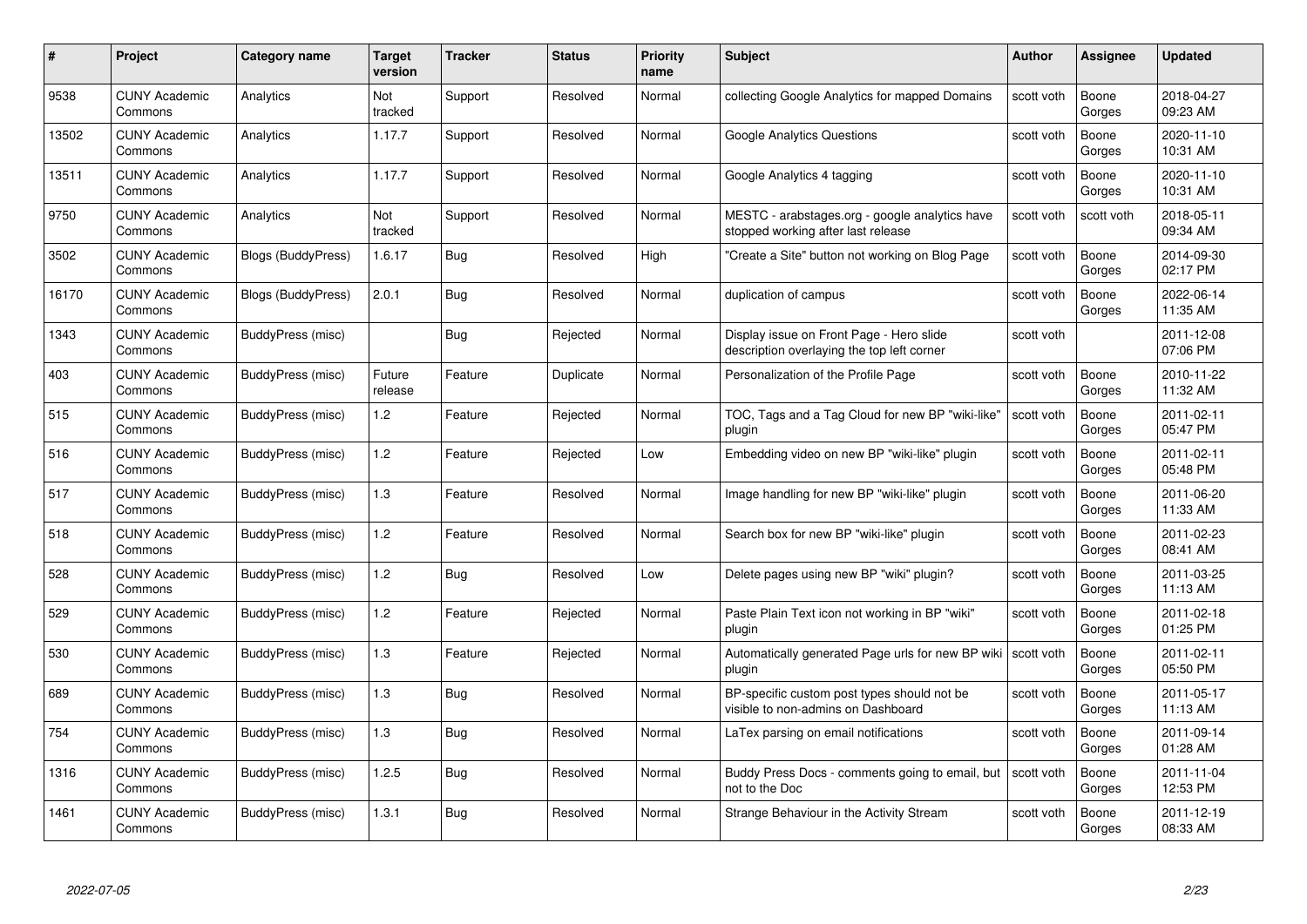| #     | Project                         | <b>Category name</b>   | Target<br>version | <b>Tracker</b> | <b>Status</b> | <b>Priority</b><br>name | <b>Subject</b>                                                                  | <b>Author</b> | <b>Assignee</b>       | <b>Updated</b>         |
|-------|---------------------------------|------------------------|-------------------|----------------|---------------|-------------------------|---------------------------------------------------------------------------------|---------------|-----------------------|------------------------|
| 1486  | <b>CUNY Academic</b><br>Commons | BuddyPress (misc)      | Not<br>tracked    | Bug            | Resolved      | Normal                  | Blog Tag in Group                                                               | scott voth    | Boone<br>Gorges       | 2011-12-21<br>07:45 AM |
| 1625  | <b>CUNY Academic</b><br>Commons | BuddyPress (misc)      | 1.10              | Feature        | Resolved      | Normal                  | Modify Default Avatar and Assignment Process                                    | scott voth    | Boone<br>Gorges       | 2016-02-19<br>12:09 AM |
| 1745  | <b>CUNY Academic</b><br>Commons | BuddyPress (misc)      | Not<br>tracked    | <b>Bug</b>     | Resolved      | Normal                  | Dashboard Access to Create Hero Slides                                          | scott voth    | Boone<br>Gorges       | 2012-03-19<br>04:14 PM |
| 2779  | <b>CUNY Academic</b><br>Commons | BuddyPress (misc)      | 1.5.3             | Bug            | Resolved      | Normal                  | Firefox Issue on Portfolio page when scrolling<br>down                          | scott voth    | Boone<br>Gorges       | 2013-09-19<br>01:52 PM |
| 2849  | <b>CUNY Academic</b><br>Commons | BuddyPress (misc)      | 1.6               | Design/UX      | Duplicate     | Low                     | User Experience - Changing Avatar                                               | scott voth    | Boone<br>Gorges       | 2014-03-27<br>03:08 PM |
| 1257  | <b>CUNY Academic</b><br>Commons | BuddyPress (misc)      | 1.4               | Bug            | Resolved      | Low                     | Next Page Navigation missing at bottom of page<br>when looking at Group Members | scott voth    | Dominic<br>Giglio     | 2012-03-12<br>02:55 PM |
| 1208  | <b>CUNY Academic</b><br>Commons | BuddyPress (misc)      | Not<br>tracked    | Feature        | Rejected      | Normal                  | Investigate Mobile Inheritance from BuddyPress<br>Default Theme                 | scott voth    | scott voth            | 2016-01-26<br>10:57 AM |
| 519   | <b>CUNY Academic</b><br>Commons | <b>BuddyPress Docs</b> | Future<br>release | Feature        | Assigned      | Low                     | TOC for individual docs - for new BP "wiki-like"<br>plugin                      | scott voth    | Boone<br>Gorges       | 2015-11-09<br>05:54 PM |
| 10225 | <b>CUNY Academic</b><br>Commons | <b>BuddyPress Docs</b> | 1.13.8            | Bug            | Resolved      | Normal                  | BuddyPress doc disappeared after being created<br>by Maura Smale                | scott voth    | Boone<br>Gorges       | 2018-08-27<br>09:00 AM |
| 13021 | <b>CUNY Academic</b><br>Commons | <b>BuddyPress Docs</b> |                   | Support        | Resolved      | Normal                  | new group library question                                                      | scott voth    | Boone<br>Gorges       | 2020-07-07<br>02:55 PM |
| 13035 | CUNY Academic<br>Commons        | <b>BuddyPress Docs</b> | 1.17.0            | Support        | Rejected      | Normal                  | Commons 1.17 and BP Docs - TinyMCE options<br>and layout                        | scott voth    | Boone<br>Gorges       | 2020-07-14<br>02:21 PM |
| 14994 | <b>CUNY Academic</b><br>Commons | cdev.gc.cuny.edu       | Not<br>tracked    | Support        | In Progress   | Normal                  | Clear Cache on CDEV                                                             | scott voth    | Raymond<br>Hoh        | 2021-12-07<br>03:51 PM |
| 9745  | <b>CUNY Academic</b><br>Commons | Commons In A Box       | Not<br>tracked    | Support        | Resolved      | Normal                  | Commons in a Box - Query monitor                                                | scott voth    |                       | 2018-05-09<br>01:24 PM |
| 4580  | <b>CUNY Academic</b><br>Commons | Commons In A Box       | Not<br>tracked    | Support        | Resolved      | Normal                  | Unable to register account on CBOX Demo Site                                    | scott voth    | Boone<br>Gorges       | 2015-09-10<br>02:37 PM |
| 7892  | <b>CUNY Academic</b><br>Commons | Commons In A Box       |                   | Bug            | Rejected      | Normal                  | CBOX - Group widget filter links overlap widget<br>title                        | scott voth    | Boone<br>Gorges       | 2017-04-04<br>10:16 AM |
| 15507 | <b>CUNY Academic</b><br>Commons | Commons In A Box       | Not<br>tracked    | Support        | Resolved      | Normal                  | <b>CBOX</b>                                                                     | scott voth    | Raymond<br><b>Hoh</b> | 2022-03-02<br>02:02 PM |
| 13865 | <b>CUNY Academic</b><br>Commons | <b>Commons Profile</b> | 1.18.4            | <b>Bug</b>     | Resolved      | Normal                  | 'Digital Research Tools' profile nav item is cut off                            | scott voth    | Boone<br>Gorges       | 2021-02-09<br>11:05 AM |
| 14733 | <b>CUNY Academic</b><br>Commons | <b>Commons Profile</b> |                   | Support        | Duplicate     | Normal                  | Academic Interests UI                                                           | scott voth    | Boone<br>Gorges       | 2021-09-15<br>10:52 PM |
| 15152 | <b>CUNY Academic</b><br>Commons | <b>Commons Profile</b> | 1.19.1            | Bug            | Resolved      | Normal                  | padding missing on Commons Profile                                              | scott voth    | Boone<br>Gorges       | 2022-01-11<br>04:41 PM |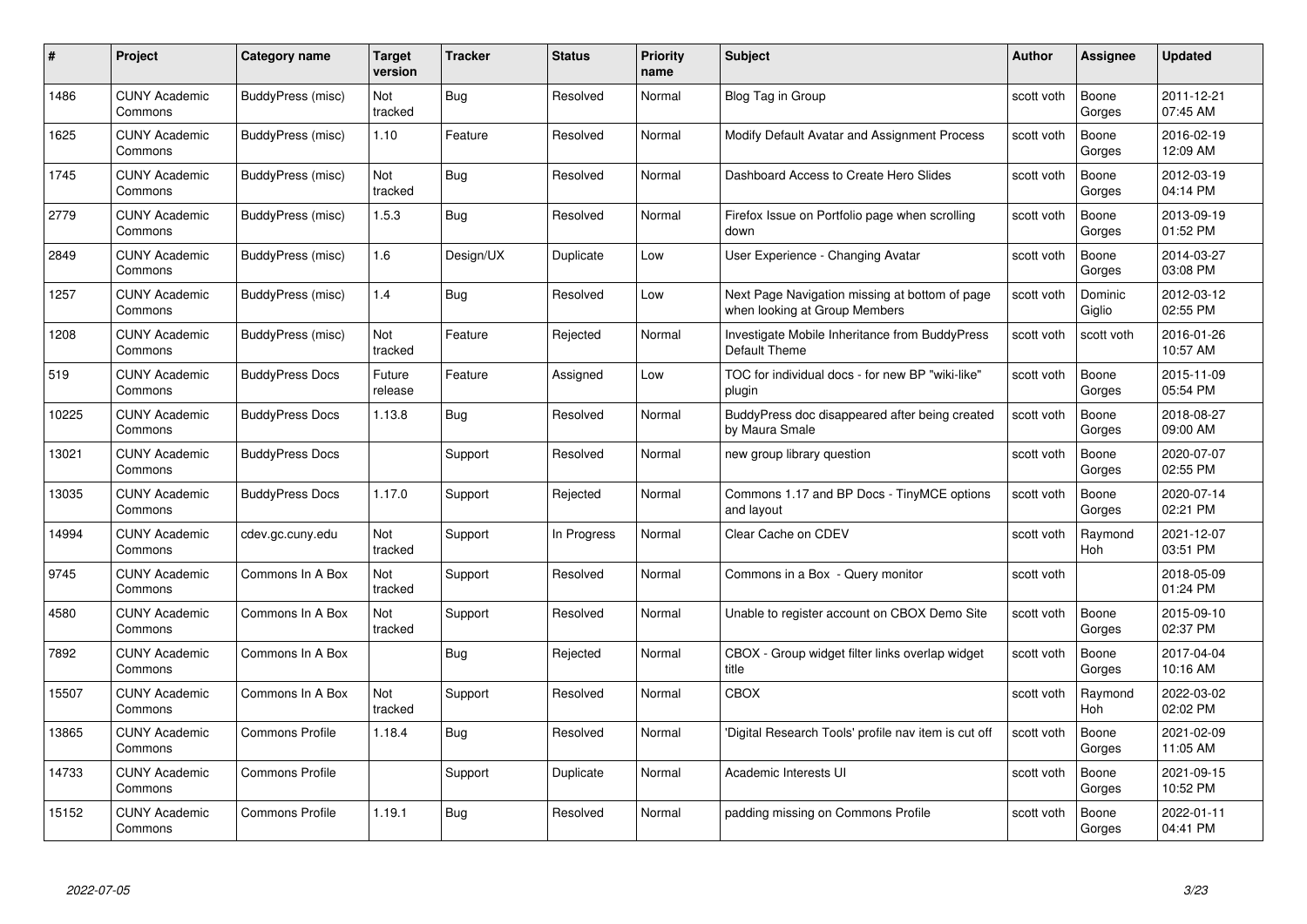|       | Project                         | <b>Category name</b>   | Target<br>version | <b>Tracker</b> | <b>Status</b> | <b>Priority</b><br>name | <b>Subject</b>                                                                  | <b>Author</b> | Assignee        | <b>Updated</b>         |
|-------|---------------------------------|------------------------|-------------------|----------------|---------------|-------------------------|---------------------------------------------------------------------------------|---------------|-----------------|------------------------|
| 15185 | <b>CUNY Academic</b><br>Commons | <b>Commons Profile</b> | 1.19.2            | Support        | Resolved      | Normal                  | Change "Edit Profile" button to "Edit Public Profile"                           | scott voth    | Boone<br>Gorges | 2022-01-25<br>11:33 AM |
| 2490  | <b>CUNY Academic</b><br>Commons | commonsinabox.org      |                   | Feature        | Duplicate     | Normal                  | Search Functionality on CommonsinaBox.org                                       | scott voth    |                 | 2013-02-27<br>09:37 PM |
| 3549  | <b>CUNY Academic</b><br>Commons | commonsinabox.org      | Not<br>tracked    | Support        | Rejected      | Normal                  | Spam on CBOX.org                                                                | scott voth    |                 | 2014-10-15<br>12:10 AM |
| 7295  | <b>CUNY Academic</b><br>Commons | commonsinabox.org      | Not<br>tracked    | Support        | Resolved      | High                    | commonsinabox.org performance issues                                            | scott voth    |                 | 2017-01-03<br>10:52 AM |
| 7343  | <b>CUNY Academic</b><br>Commons | commonsinabox.org      | Not<br>tracked    | <b>Bug</b>     | Resolved      | Normal                  | commonsinabox.org - unable to access backend                                    | scott voth    |                 | 2017-01-06<br>11:58 AM |
| 9707  | <b>CUNY Academic</b><br>Commons | commonsinabox.org      |                   | Support        | Resolved      | Normal                  | CommonsinaBox.org DEV admin not responding                                      | scott voth    |                 | 2018-05-07<br>10:38 AM |
| 2287  | <b>CUNY Academic</b><br>Commons | commonsinabox.org      | Not<br>tracked    | <b>Bug</b>     | Resolved      | Normal                  | User reports he added an entry to the Help &<br>Support Forum - but it was lost | scott voth    | Boone<br>Gorges | 2012-11-21<br>11:27 PM |
| 2316  | <b>CUNY Academic</b><br>Commons | commonsinabox.org      | Not<br>tracked    | <b>Bug</b>     | Resolved      | Normal                  | Commonsinabox.org - group forum - can't access<br>second page of forum posts    | scott voth    | Boone<br>Gorges | 2012-12-03<br>11:57 AM |
| 2337  | <b>CUNY Academic</b><br>Commons | commonsinabox.org      | Not<br>tracked    | Bug            | Rejected      | High                    | commonsinabox.org - notifications                                               | scott voth    | Boone<br>Gorges | 2012-12-12<br>01:43 PM |
| 2435  | <b>CUNY Academic</b><br>Commons | commonsinabox.org      |                   | <b>Bug</b>     | Resolved      | Normal                  | commonsinabox.org - media upload file types                                     | scott voth    | Boone<br>Gorges | 2013-02-13<br>09:58 PM |
| 2484  | <b>CUNY Academic</b><br>Commons | commonsinabox.org      |                   | Bug            | Resolved      | Normal                  | Forum posts are vanishing - can only view last few<br>on Help & Support         | scott voth    | Boone<br>Gorges | 2013-03-01<br>11:19 AM |
| 2518  | <b>CUNY Academic</b><br>Commons | commonsinabox.org      | Not<br>tracked    | Bug            | Resolved      | Normal                  | Lost Access to Upload image files on<br>CommonsinaBox.org                       | scott voth    | Boone<br>Gorges | 2013-03-20<br>01:57 PM |
| 2561  | <b>CUNY Academic</b><br>Commons | commonsinabox.org      | Not<br>tracked    | Bug            | Resolved      | Normal                  | CSS Issues on Commonsinabox.org                                                 | scott voth    | Boone<br>Gorges | 2013-05-16<br>03:31 PM |
| 2585  | <b>CUNY Academic</b><br>Commons | commonsinabox.org      | Not<br>tracked    | <b>Bug</b>     | Resolved      | Normal                  | commonsinbox.org - no "site features" option                                    | scott voth    | Boone<br>Gorges | 2013-05-21<br>09:15 PM |
| 2631  | <b>CUNY Academic</b><br>Commons | commonsinabox.org      | Not<br>tracked    | Bug            | Resolved      | Normal                  | Bullet Points don't display in Forum posts on<br>CBOX.org                       | scott voth    | Boone<br>Gorges | 2014-05-01<br>08:11 PM |
| 2633  | <b>CUNY Academic</b><br>Commons | commonsinabox.org      | Not<br>tracked    | <b>Bug</b>     | Resolved      | Normal                  | Mentions in CBOX.org                                                            | scott voth    | Boone<br>Gorges | 2014-05-01<br>08:12 PM |
| 2965  | <b>CUNY Academic</b><br>Commons | commonsinabox.org      |                   | Support        | Resolved      | High                    | Spammers on commonsinabox.org                                                   | scott voth    | Boone<br>Gorges | 2014-01-19<br>02:56 PM |
| 3841  | <b>CUNY Academic</b><br>Commons | commonsinabox.org      | Not<br>tracked    | <b>Bug</b>     | Resolved      | Normal                  | <b>CBOX.org Registration Plugin Not Working</b>                                 | scott voth    | Boone<br>Gorges | 2016-01-26<br>03:27 PM |
| 6184  | CUNY Academic<br>Commons        | commonsinabox.org      | Not<br>tracked    | Bug            | Resolved      | Normal                  | CBOX Confirm User Registration plugin                                           | scott voth    | Raymond<br>Hoh  | 2018-09-12<br>01:50 PM |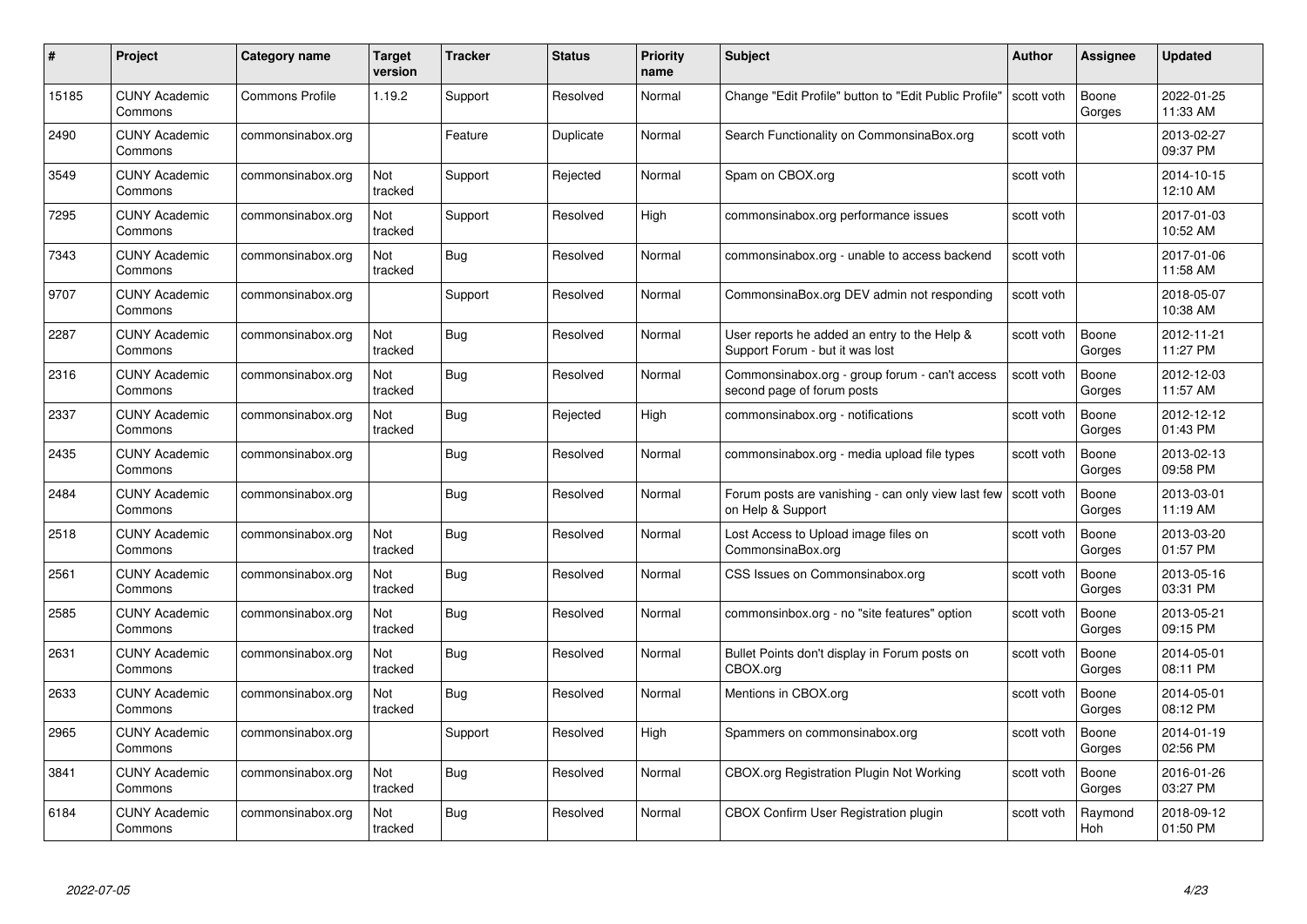| #     | Project                         | Category name      | <b>Target</b><br>version | <b>Tracker</b> | <b>Status</b>        | <b>Priority</b><br>name | <b>Subject</b>                                                                 | <b>Author</b> | Assignee         | <b>Updated</b>         |
|-------|---------------------------------|--------------------|--------------------------|----------------|----------------------|-------------------------|--------------------------------------------------------------------------------|---------------|------------------|------------------------|
| 10226 | <b>CUNY Academic</b><br>Commons | Courses            | Future<br>release        | Feature        | <b>New</b>           | Normal                  | Add "My Courses" to drop down list                                             | scott voth    | Boone<br>Gorges  | 2021-11-19<br>12:42 PM |
| 11298 | <b>CUNY Academic</b><br>Commons | Courses            | 1.16                     | Feature        | Resolved             | Normal                  | Explore Ways to Make the "Courses" tab More<br>Interesting                     | scott voth    | Boone<br>Gorges  | 2019-12-04<br>10:51 AM |
| 14437 | <b>CUNY Academic</b><br>Commons | Courses            | 1.19.0                   | Bug            | Resolved             | Normal                  | Deleted Sites Show Up On Courses Tab                                           | scott voth    | Boone<br>Gorges  | 2022-01-04<br>12:04 PM |
| 8876  | <b>CUNY Academic</b><br>Commons | cuny.is            | 1.12.1                   | Bug            | Resolved             | Normal                  | Groups cannot select cuny is URL that matches<br>their group slug exactly      | scott voth    | Boone<br>Gorges  | 2017-11-01<br>03:06 PM |
| 3604  | <b>CUNY Academic</b><br>Commons | cuny.is            |                          | Support        | Resolved             | Normal                  | LLJournal CUNY.IS request                                                      | scott voth    | Sarah<br>Morgano | 2014-10-26<br>05:47 PM |
| 6110  | <b>CUNY Academic</b><br>Commons | cuny.is            |                          | Support        | Resolved             | Normal                  | cuny.is Request                                                                | scott voth    | Sarah<br>Morgano | 2016-10-03<br>03:03 AM |
| 4841  | <b>CUNY Academic</b><br>Commons | Design             | Future<br>release        | <b>Bug</b>     | Rejected             | Normal                  | Font style on "Friends" Page seems different                                   | scott voth    | Boone<br>Gorges  | 2015-11-03<br>07:40 AM |
| 15151 | <b>CUNY Academic</b><br>Commons | Design             | 1.19.7                   | Support        | Resolved             | Normal                  | Commons Main Navigation does not show which<br>tab you are on                  | scott voth    | Sara<br>Cannon   | 2022-04-12<br>11:31 AM |
| 4978  | <b>CUNY Academic</b><br>Commons | <b>Directories</b> | 1.9.4                    | Feature        | Resolved             | High                    | On Profile Provide a Way to Enter or Change<br><b>Campus Affiliation</b>       | scott voth    | Boone<br>Gorges  | 2016-01-11<br>10:41 PM |
| 11173 | <b>CUNY Academic</b><br>Commons | Documentation      |                          | Support        | Resolved             | Normal                  | <b>Accessibility Checker</b>                                                   | scott voth    | Boone<br>Gorges  | 2019-02-26<br>11:00 PM |
| 11495 | <b>CUNY Academic</b><br>Commons | Documentation      | Not<br>tracked           | Documentation  | Resolved             | Normal                  | New Member Intro Page                                                          | scott voth    | scott voth       | 2020-05-14<br>01:12 PM |
| 11974 | <b>CUNY Academic</b><br>Commons | Documentation      |                          | Feature        | Resolved             | Normal                  | Help tracking down documentation on JetPack                                    | scott voth    | scott voth       | 2019-10-12<br>01:08 PM |
| 3446  | <b>CUNY Academic</b><br>Commons | Domain Mapping     |                          | Support        | Rejected             | Normal                  | bkpublicscholars.org Domain Mapping Request<br>not working?                    | scott voth    |                  | 2014-09-05<br>09:39 AM |
| 3621  | <b>CUNY Academic</b><br>Commons | Domain Mapping     | Not<br>tracked           | Support        | Resolved             | Normal                  | Question - Google Analytics, Mapped Domains,<br>and WP-Google-Analytics plugin | scott voth    |                  | 2015-04-01<br>09:16 PM |
| 10528 | <b>CUNY Academic</b><br>Commons | Domain Mapping     |                          | Support        | Rejected             | Normal                  | domain Mapping request for Kelly Josephs Baker                                 | scott voth    |                  | 2018-10-15<br>11:20 AM |
| 10982 | <b>CUNY Academic</b><br>Commons | Domain Mapping     | Not<br>tracked           | Support        | Reporter<br>Feedback | Normal                  | <b>CNAME</b> question                                                          | scott voth    |                  | 2019-01-22<br>04:29 PM |
| 13374 | <b>CUNY Academic</b><br>Commons | Domain Mapping     |                          | Support        | Resolved             | Normal                  | domain mapping question                                                        | scott voth    |                  | 2020-10-01<br>01:10 PM |
| 13407 | <b>CUNY Academic</b><br>Commons | Domain Mapping     | Not<br>tracked           | Support        | Resolved             | Normal                  | Remove domain mapping for sexgenlab.org                                        | scott voth    |                  | 2020-09-30<br>11:35 AM |
| 3082  | <b>CUNY Academic</b><br>Commons | Domain Mapping     | Not<br>tracked           | Support        | Resolved             | Normal                  | Domain Mapping Request - Ruth O'Brien                                          | scott voth    | Boone<br>Gorges  | 2014-03-05<br>07:16 PM |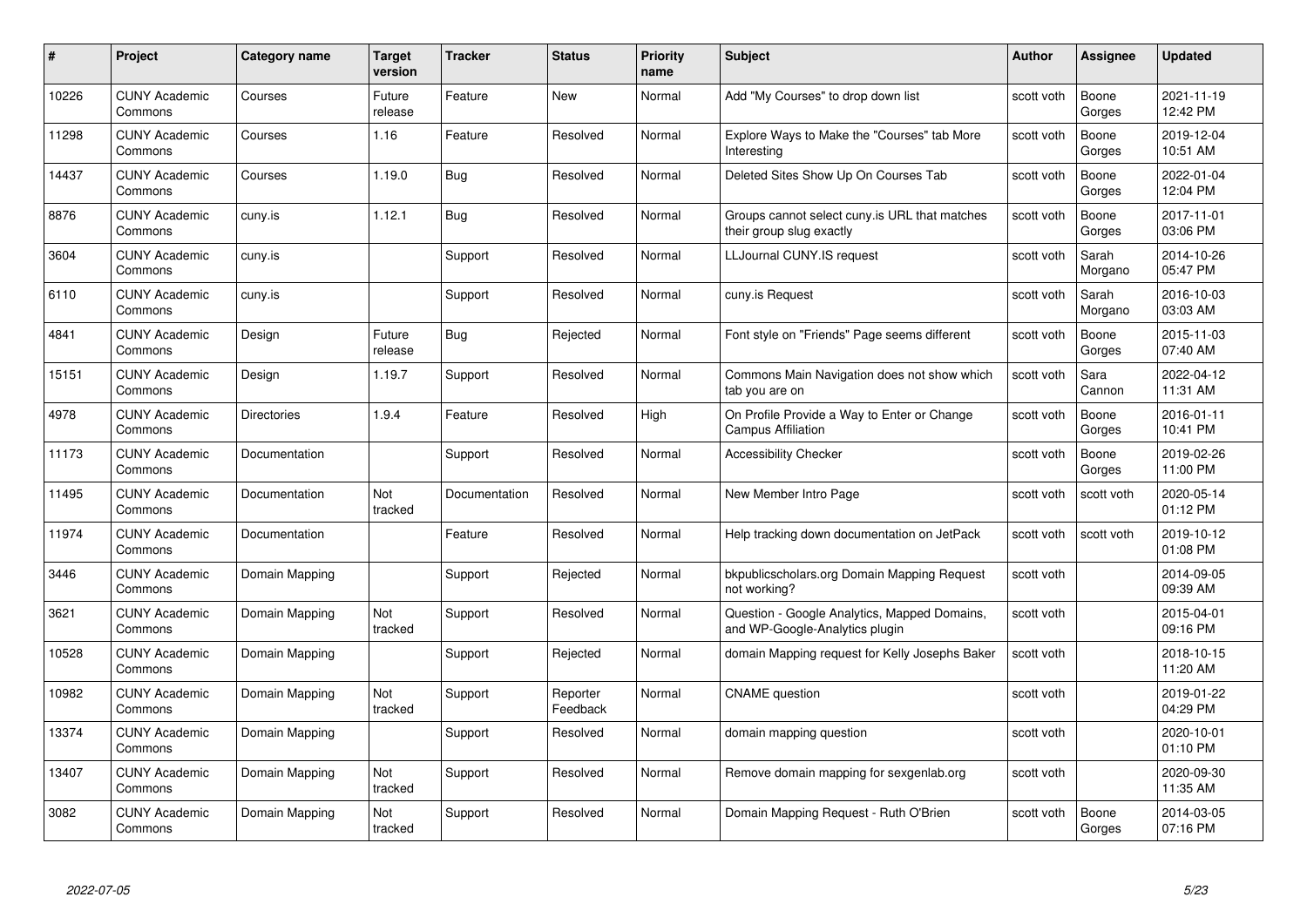| #     | Project                         | <b>Category name</b> | Target<br>version | <b>Tracker</b> | <b>Status</b> | <b>Priority</b><br>name | <b>Subject</b>                                            | <b>Author</b> | <b>Assignee</b> | <b>Updated</b>         |
|-------|---------------------------------|----------------------|-------------------|----------------|---------------|-------------------------|-----------------------------------------------------------|---------------|-----------------|------------------------|
| 3120  | <b>CUNY Academic</b><br>Commons | Domain Mapping       | Not<br>tracked    | Support        | Rejected      | Normal                  | Domain Mapping Request from Paul Julian Smith             | scott voth    | Boone<br>Gorges | 2016-01-26<br>12:41 AM |
| 3199  | <b>CUNY Academic</b><br>Commons | Domain Mapping       |                   | Support        | Resolved      | Normal                  | domain mapping request - bethanyholmstrom.net             | scott voth    | Boone<br>Gorges | 2014-05-08<br>02:40 PM |
| 3269  | <b>CUNY Academic</b><br>Commons | Domain Mapping       | Not<br>tracked    | Support        | Resolved      | Normal                  | Domain mapping request - Natascia Boeri                   | scott voth    | Boone<br>Gorges | 2015-11-30<br>03:17 PM |
| 3423  | <b>CUNY Academic</b><br>Commons | Domain Mapping       | Not<br>tracked    | Support        | Resolved      | Normal                  | bkpublicscholars.org Domain Mapping Request               | scott voth    | Boone<br>Gorges | 2016-01-26<br>12:08 PM |
| 3539  | CUNY Academic<br>Commons        | Domain Mapping       | Not<br>tracked    | Support        | Resolved      | Normal                  | Domain Mapping Request for ACERT                          | scott voth    | Boone<br>Gorges | 2015-11-30<br>03:15 PM |
| 4795  | <b>CUNY Academic</b><br>Commons | Domain Mapping       | Not<br>tracked    | Support        | Resolved      | Normal                  | Revert Domain Mapping for<br>http://bkpublicscholars.org/ | scott voth    | Boone<br>Gorges | 2015-11-01<br>05:33 PM |
| 4902  | <b>CUNY Academic</b><br>Commons | Domain Mapping       | Not<br>tracked    | Support        | Resolved      | Normal                  | domain mapping reguest - Patrick Sweeney                  | scott voth    | Boone<br>Gorges | 2015-12-07<br>01:32 AM |
| 4954  | <b>CUNY Academic</b><br>Commons | Domain Mapping       | Not<br>tracked    | Support        | Resolved      | Normal                  | domain mapping request - Talia Schaffer                   | scott voth    | Boone<br>Gorges | 2015-12-07<br>01:24 AM |
| 5617  | <b>CUNY Academic</b><br>Commons | Domain Mapping       | Not<br>tracked    | Support        | Resolved      | Normal                  | Domain Mapping Issue - Paul Herbert                       | scott voth    | Boone<br>Gorges | 2016-05-30<br>12:04 PM |
| 6383  | <b>CUNY Academic</b><br>Commons | Domain Mapping       | Not<br>tracked    | Support        | Resolved      | Normal                  | Domain Mapping request - Azriel Genack                    | scott voth    | Boone<br>Gorges | 2016-10-21<br>03:48 PM |
| 6905  | CUNY Academic<br>Commons        | Domain Mapping       | Not<br>tracked    | Support        | Rejected      | Normal                  | domain mapping - Approaching Dance conference             | scott voth    | Boone<br>Gorges | 2017-11-15<br>11:09 AM |
| 8624  | <b>CUNY Academic</b><br>Commons | Domain Mapping       | Not<br>tracked    | Support        | Resolved      | Normal                  | domain mapping request                                    | scott voth    | Boone<br>Gorges | 2017-10-05<br>12:50 PM |
| 9794  | <b>CUNY Academic</b><br>Commons | Domain Mapping       | Not<br>tracked    | Support        | Resolved      | Normal                  | domain Mapping request - Joseph Reynolds Van<br>Der Naald | scott voth    | Boone<br>Gorges | 2018-05-22<br>01:54 PM |
| 11190 | <b>CUNY Academic</b><br>Commons | Domain Mapping       |                   | Support        | Resolved      | Normal                  | Domain Mapping Request - Kate Culkin                      | scott voth    | Boone<br>Gorges | 2019-03-16<br>10:01 AM |
| 11764 | <b>CUNY Academic</b><br>Commons | Domain Mapping       | Not<br>tracked    | Support        | Resolved      | Normal                  | Domain Mapping request for literarybronx.com              | scott voth    | Boone<br>Gorges | 2019-08-21<br>05:28 PM |
| 12924 | <b>CUNY Academic</b><br>Commons | Domain Mapping       | Not<br>tracked    | Support        | Resolved      | Normal                  | Domain Mapping request - Sam Phillips                     | scott voth    | Boone<br>Gorges | 2020-06-12<br>03:29 PM |
| 13924 | <b>CUNY Academic</b><br>Commons | Domain Mapping       | Not<br>tracked    | Support        | Resolved      | Normal                  | domain mapping - cunyhumanitiesalliance.org               | scott voth    | Boone<br>Gorges | 2021-02-02<br>05:39 PM |
| 14452 | <b>CUNY Academic</b><br>Commons | Domain Mapping       | Not<br>tracked    | Support        | Resolved      | Normal                  | domain mapping - hilarieashton.com                        | scott voth    | Boone<br>Gorges | 2021-05-17<br>10:46 AM |
| 15223 | CUNY Academic<br>Commons        | Domain Mapping       | Not<br>tracked    | Support        | Resolved      | Normal                  | domain mapping - preludenyc.org                           | scott voth    | Boone<br>Gorges | 2022-02-02<br>02:24 PM |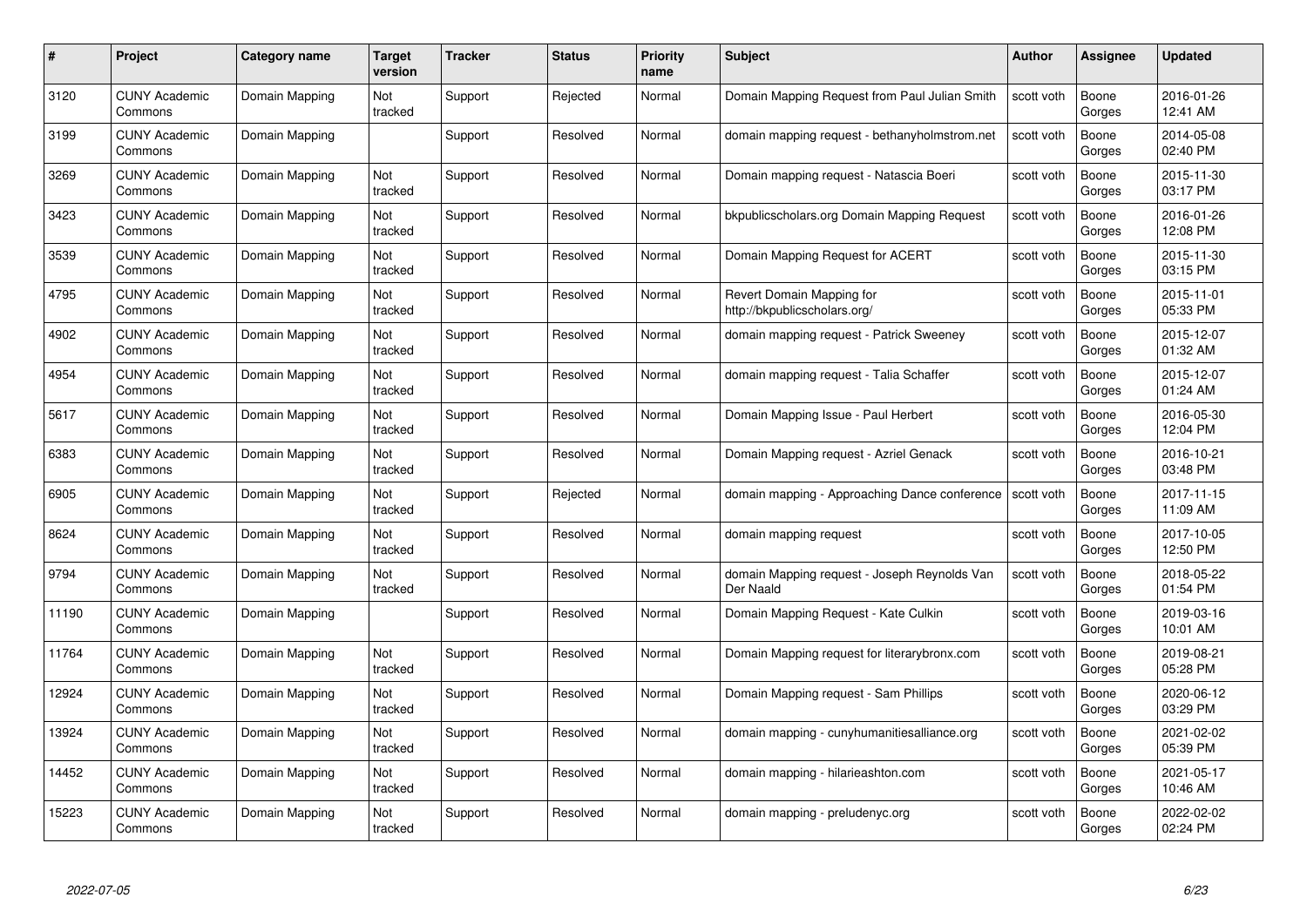| #     | Project                         | <b>Category name</b> | <b>Target</b><br>version | <b>Tracker</b> | <b>Status</b>        | <b>Priority</b><br>name | <b>Subject</b>                                                                     | <b>Author</b> | <b>Assignee</b>  | <b>Updated</b>         |
|-------|---------------------------------|----------------------|--------------------------|----------------|----------------------|-------------------------|------------------------------------------------------------------------------------|---------------|------------------|------------------------|
| 15395 | <b>CUNY Academic</b><br>Commons | Domain Mapping       | 1.19.5                   | Support        | Resolved             | Normal                  | Domain Mapping - Queens College Department of   scott voth<br><b>Urban Studies</b> |               | Boone<br>Gorges  | 2022-02-22<br>11:40 AM |
| 15626 | <b>CUNY Academic</b><br>Commons | Domain Mapping       | Not<br>tracked           | Support        | Resolved             | Normal                  | domain mapping - Jason tougaw                                                      | scott voth    | Boone<br>Gorges  | 2022-03-15<br>02:10 PM |
| 15965 | <b>CUNY Academic</b><br>Commons | Domain Mapping       | Not<br>tracked           | Support        | Resolved             | Normal                  | Domain Mapping - Joseph van der Naald                                              | scott voth    | Boone<br>Gorges  | 2022-04-29<br>04:06 PM |
| 16167 | <b>CUNY Academic</b><br>Commons | Domain Mapping       |                          | <b>Bug</b>     | Resolved             | Normal                  | qcurban.org/loading issue                                                          | scott voth    | Boone<br>Gorges  | 2022-05-26<br>03:29 PM |
| 12246 | <b>CUNY Academic</b><br>Commons | Domain Mapping       | Not<br>tracked           | Support        | Resolved             | Normal                  | domain mapping - Sam Neylon                                                        | scott voth    | Lihua Wang       | 2020-01-06<br>10:55 AM |
| 12407 | <b>CUNY Academic</b><br>Commons | Domain Mapping       | Not<br>tracked           | Support        | Resolved             | Normal                  | Domain Mapping - district15parproject.org                                          | scott voth    | Lihua Wang       | 2020-02-14<br>10:38 AM |
| 3182  | <b>CUNY Academic</b><br>Commons | Domain Mapping       | Not<br>tracked           | Support        | Resolved             | Normal                  | domain mapping request - muphyinstituteblog.org                                    | scott voth    | Matt Gold        | 2014-05-01<br>01:12 PM |
| 3635  | <b>CUNY Academic</b><br>Commons | Domain Mapping       | Not<br>tracked           | Support        | Resolved             | Normal                  | Domain Mapping Request - Keith Miyake                                              | scott voth    | Matt Gold        | 2014-11-10<br>08:15 PM |
| 4571  | <b>CUNY Academic</b><br>Commons | Domain Mapping       | Not<br>tracked           | Support        | Resolved             | Normal                  | Domain Mapping Request - Courtney Drayer                                           | scott voth    | <b>Matt Gold</b> | 2015-09-16<br>05:19 PM |
| 6135  | <b>CUNY Academic</b><br>Commons | Domain Mapping       | Not<br>tracked           | Support        | Resolved             | Normal                  | domain mapping - Patrick Sweeney                                                   | scott voth    | Matt Gold        | 2016-10-12<br>11:41 AM |
| 10180 | <b>CUNY Academic</b><br>Commons | Domain Mapping       | 1.13.8                   | Support        | Resolved             | Normal                  | domain mapping request - Kelle Cruz                                                | scott voth    | Matt Gold        | 2018-08-29<br>03:23 PM |
| 10796 | <b>CUNY Academic</b><br>Commons | Domain Mapping       | Not<br>tracked           | Support        | Resolved             | Normal                  | domain mapping request - BMCC OER                                                  | scott voth    | Matt Gold        | 2018-12-06<br>07:47 PM |
| 10860 | <b>CUNY Academic</b><br>Commons | Domain Mapping       | Not<br>tracked           | Support        | Resolved             | Normal                  | domain mapping for Leah Feder                                                      | scott voth    | <b>Matt Gold</b> | 2019-01-10<br>01:37 PM |
| 11493 | <b>CUNY Academic</b><br>Commons | Domain Mapping       | Not<br>tracked           | Support        | Reporter<br>Feedback | Normal                  | Domain Mapping Request - Talia Schaffer                                            | scott voth    | Matt Gold        | 2019-08-06<br>08:39 AM |
| 12236 | <b>CUNY Academic</b><br>Commons | Domain Mapping       | Not<br>tracked           | Support        | Resolved             | Normal                  | domain mapping request - johnbrenkman.com                                          | scott voth    | Matt Gold        | 2019-12-27<br>09:32 AM |
| 12313 | <b>CUNY Academic</b><br>Commons | Domain Mapping       | Not<br>tracked           | Support        | Duplicate            | Normal                  | domain mapping - laurenspradlin.info                                               | scott voth    | Matt Gold        | 2020-01-21<br>06:02 PM |
| 12878 | <b>CUNY Academic</b><br>Commons | Domain Mapping       | Not<br>tracked           | Support        | Resolved             | Normal                  | Domain Mapping request - Lidia Hernandez Tapia                                     | scott voth    | Matt Gold        | 2020-06-05<br>12:58 PM |
| 13004 | <b>CUNY Academic</b><br>Commons | Domain Mapping       | Not<br>tracked           | Bug            | Resolved             | Normal                  | Domain Mapping request - Wole                                                      | scott voth    | Matt Gold        | 2020-07-07<br>12:02 PM |
| 13440 | CUNY Academic<br>Commons        | Domain Mapping       | Not<br>tracked           | Support        | Resolved             | Normal                  | Domain mapping for morrisjustice.org                                               | scott voth    | Matt Gold        | 2020-10-13<br>02:54 PM |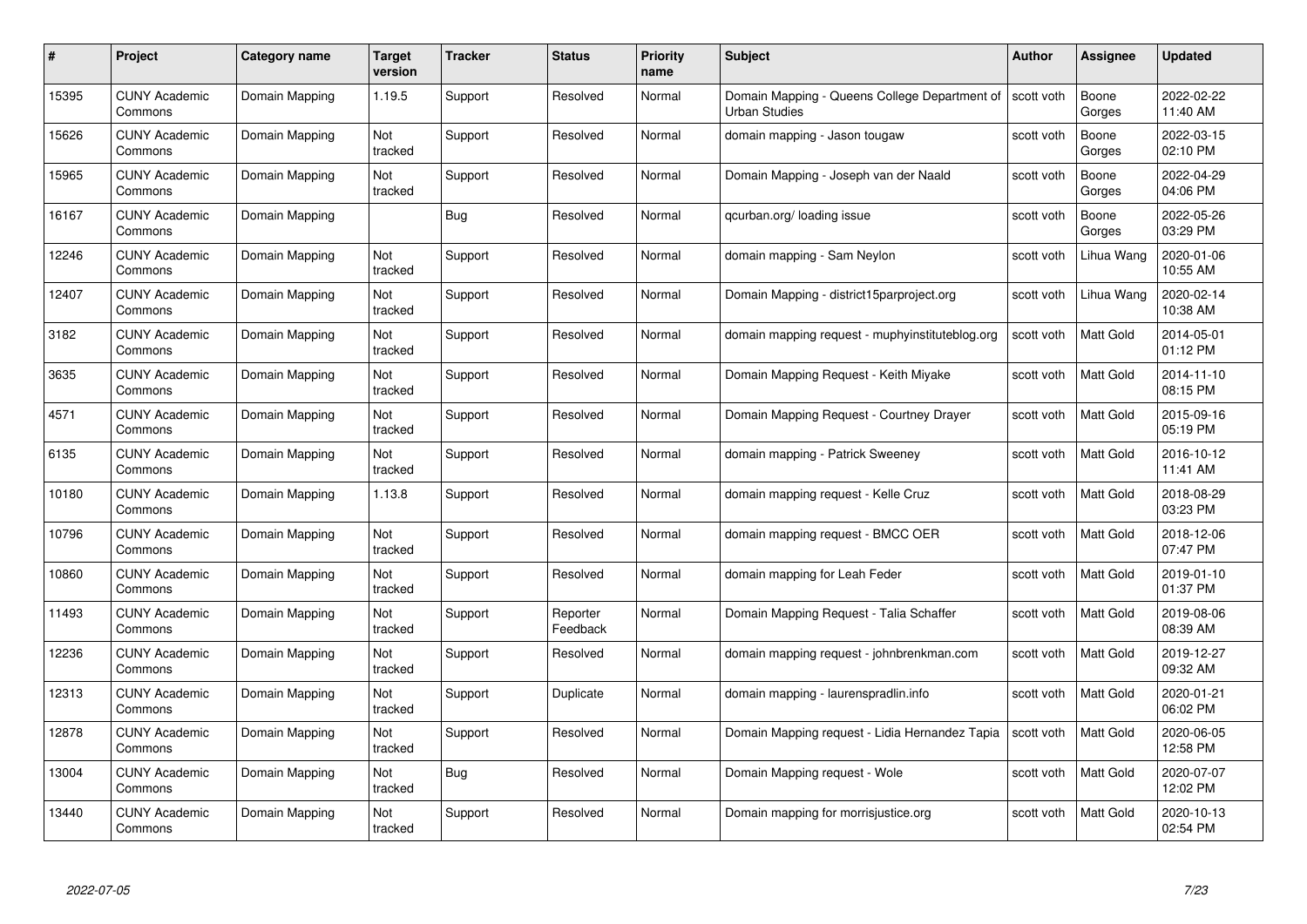| #     | Project                         | Category name              | Target<br>version | <b>Tracker</b> | <b>Status</b> | <b>Priority</b><br>name | <b>Subject</b>                                                                          | <b>Author</b> | <b>Assignee</b>       | <b>Updated</b>         |
|-------|---------------------------------|----------------------------|-------------------|----------------|---------------|-------------------------|-----------------------------------------------------------------------------------------|---------------|-----------------------|------------------------|
| 15253 | <b>CUNY Academic</b><br>Commons | Domain Mapping             | Not<br>tracked    | Support        | Resolved      | Normal                  | domain mapping - segal film festival                                                    | scott voth    | <b>Matt Gold</b>      | 2022-02-04<br>11:29 AM |
| 16227 | <b>CUNY Academic</b><br>Commons | Domain Mapping             | Not<br>tracked    | Support        | Resolved      | Normal                  | domain mapping - Sruthi Atmakur-Javdekar                                                | scott voth    | Matt Gold             | 2022-06-15<br>02:34 PM |
| 3753  | <b>CUNY Academic</b><br>Commons | Domain Mapping             | Not<br>tracked    | Support        | Resolved      | High                    | Domain mapping request - Sujatha Fernandes                                              | scott voth    | Raymond<br>Hoh        | 2015-11-30<br>03:11 PM |
| 11629 | <b>CUNY Academic</b><br>Commons | Domain Mapping             | Not<br>tracked    | Support        | Resolved      | Normal                  | domain mapping request                                                                  | scott voth    | Raymond<br><b>Hoh</b> | 2019-07-17<br>10:22 AM |
| 11632 | <b>CUNY Academic</b><br>Commons | Domain Mapping             | Not<br>tracked    | Support        | Resolved      | Normal                  | domain mapping request mckinniburg.com                                                  | scott voth    | Raymond<br>Hoh        | 2019-07-17<br>10:22 AM |
| 13379 | <b>CUNY Academic</b><br>Commons | Domain Mapping             | Not<br>tracked    | Support        | Resolved      | Normal                  | Commenting issue with Mapped Domain (Using<br>Jetpack)                                  | scott voth    | Raymond<br>Hoh        | 2020-10-13<br>10:02 AM |
| 15810 | <b>CUNY Academic</b><br>Commons | Domain Mapping             | Not<br>tracked    | Bug            | Resolved      | High                    | News Literacy Matters site loading over and over<br>using Chrome                        | scott voth    | Raymond<br><b>Hoh</b> | 2022-04-05<br>10:09 AM |
| 15833 | <b>CUNY Academic</b><br>Commons | Domain Mapping             | 1.19.7            | Support        | Resolved      | Normal                  | <b>Block Editor Preview in Chrome</b>                                                   | scott voth    | Raymond<br>Hoh        | 2022-04-07<br>06:05 PM |
| 16316 | <b>CUNY Academic</b><br>Commons | Domain Mapping             | Not<br>tracked    | Support        | Resolved      | Normal                  | remove domain mapping for gcurban.org                                                   | scott voth    | Raymond<br><b>Hoh</b> | 2022-06-29<br>03:39 PM |
| 3478  | <b>CUNY Academic</b><br>Commons | Domain Mapping             | 1.7.2             | Feature        | Resolved      | Normal                  | Google Analytics and Mapped Domains                                                     | scott voth    | scott voth            | 2014-11-02<br>09:43 AM |
| 3603  | <b>CUNY Academic</b><br>Commons | Domain Mapping             | Not<br>tracked    | Support        | Resolved      | Normal                  | Domain Mapping Request - CERG                                                           | scott voth    | scott voth            | 2014-11-19<br>04:28 PM |
| 5096  | <b>CUNY Academic</b><br>Commons | Domain Mapping             | Not<br>tracked    | Support        | Resolved      | Normal                  | Domain Mapping Request: Lauren Spradlin                                                 | scott voth    | scott voth            | 2020-01-21<br>07:30 PM |
| 5344  | <b>CUNY Academic</b><br>Commons | Domain Mapping             | Not<br>tracked    | Support        | Resolved      | Normal                  | Domain Mapping Request - Bijan Kimiagar                                                 | scott voth    | scott voth            | 2016-03-31<br>10:52 PM |
| 5511  | <b>CUNY Academic</b><br>Commons | Domain Mapping             | Not<br>tracked    | Support        | Resolved      | Normal                  | Domain Mapping Request - Artem Altman                                                   | scott voth    | scott voth            | 2016-06-16<br>09:46 PM |
| 6134  | <b>CUNY Academic</b><br>Commons | Domain Mapping             | Not<br>tracked    | Support        | Abandoned     | Normal                  | domain mapping - mellon faculty diversity                                               | scott voth    | scott voth            | 2017-03-26<br>11:22 AM |
| 3395  | <b>CUNY Academic</b><br>Commons | <b>Email Notifications</b> | Not<br>tracked    | Bug            | Rejected      | Normal                  | email notification not received                                                         | scott voth    | Boone<br>Gorges       | 2016-01-26<br>12:05 PM |
| 6536  | <b>CUNY Academic</b><br>Commons | <b>Email Notifications</b> | 1.10              | Bug            | Resolved      | Normal                  | HTML not rendering (Sunday, 12:30 - 1:15PM) -<br>Commons 1.10 Testing                   | scott voth    | Raymond<br><b>Hoh</b> | 2016-11-07<br>10:49 AM |
| 10051 | <b>CUNY Academic</b><br>Commons | <b>Email Notifications</b> | 1.13.8            | Bug            | Resolved      | Normal                  | Tweets and email notifications are not being<br>generated from posts on OpenAtCUNY site | scott voth    | Raymond<br><b>Hoh</b> | 2018-08-28<br>12:08 PM |
| 1237  | <b>CUNY Academic</b><br>Commons | Events                     | 1.8               | Feature        | Resolved      | Normal                  | Develop Commons Calendar of Events Plugin                                               | scott voth    | Boone<br>Gorges       | 2016-02-15<br>11:19 PM |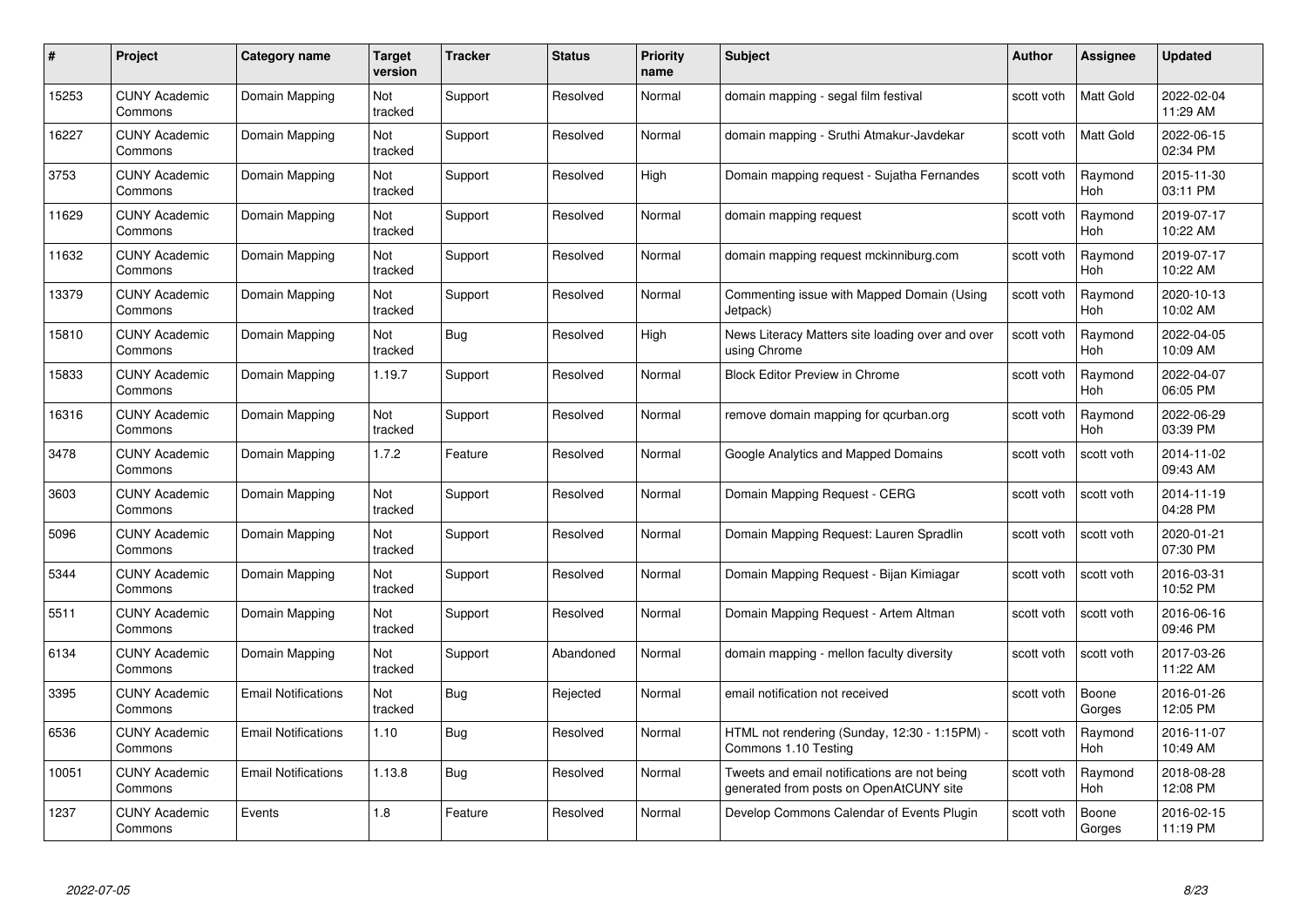| #     | Project                         | Category name             | <b>Target</b><br>version | <b>Tracker</b> | <b>Status</b> | <b>Priority</b><br>name | <b>Subject</b>                                                                     | <b>Author</b> | Assignee              | <b>Updated</b>         |
|-------|---------------------------------|---------------------------|--------------------------|----------------|---------------|-------------------------|------------------------------------------------------------------------------------|---------------|-----------------------|------------------------|
| 6539  | <b>CUNY Academic</b><br>Commons | Events                    | 1.10                     | Bug            | Resolved      | Normal                  | Event Room numbers don't seem to be persisted<br>Commons 1.10 testing              | scott voth    | Boone<br>Gorges       | 2016-10-31<br>04:23 PM |
| 11531 | <b>CUNY Academic</b><br>Commons | Events                    | Future<br>release        | Feature        | New           | Normal                  | Main Events calendar should include non-public<br>events that user has access to   | scott voth    | Boone<br>Gorges       | 2019-06-11<br>10:00 AM |
| 4438  | <b>CUNY Academic</b><br>Commons | Events                    | Future<br>release        | <b>Bug</b>     | Assigned      | Normal                  | Events Calendar - Export Recurring Events                                          | scott voth    | Daniel Jones          | 2016-05-23<br>04:25 PM |
| 4524  | <b>CUNY Academic</b><br>Commons | Events                    | 1.9                      | Feature        | Resolved      | Normal                  | Create a iCal Feed for Events Calendar                                             | scott voth    | Raymond<br><b>Hoh</b> | 2015-11-09<br>12:55 PM |
| 12147 | <b>CUNY Academic</b><br>Commons | Events                    |                          | Support        | Duplicate     | Normal                  | Changes to the Events Calendar "subscribe"<br>interface                            | scott voth    | Raymond<br>Hoh        | 2020-11-05<br>06:00 PM |
| 12154 | <b>CUNY Academic</b><br>Commons | Events                    | 1.16.4                   | Bug            | Rejected      | Normal                  | personal events calendar                                                           | scott voth    | Raymond<br>Hoh        | 2020-01-14<br>12:57 PM |
| 3964  | <b>CUNY Academic</b><br>Commons | <b>Group Announcments</b> | 1.8.17                   | Bug            | Resolved      | Normal                  | "There was a problem" error when posting<br><b>Group Announcement</b>              | scott voth    | Boone<br>Gorges       | 2015-11-18<br>05:45 PM |
| 1173  | <b>CUNY Academic</b><br>Commons | Group Blogs               | 1.17.0                   | Support        | Resolved      | Normal                  | Avatars for group blogs should fall back on group<br>avatar, not admin user's      | scott voth    | Raymond<br>Hoh        | 2020-07-14<br>01:05 PM |
| 4455  | <b>CUNY Academic</b><br>Commons | <b>Group Files</b>        | 1.8.8                    | Bug            | Resolved      | High                    | Group Files Download to zip Not working                                            | scott voth    | Boone<br>Gorges       | 2015-08-19<br>09:58 AM |
| 11754 | <b>CUNY Academic</b><br>Commons | <b>Group Files</b>        | Not<br>tracked           | Support        | Resolved      | Normal                  | Group file folder delete                                                           | scott voth    | Boone<br>Gorges       | 2019-08-15<br>05:10 PM |
| 4407  | <b>CUNY Academic</b><br>Commons | Group Forums              |                          | <b>Bug</b>     | Resolved      | Normal                  | Disable Forum on Existing group is not working                                     | scott voth    | Boone<br>Gorges       | 2015-08-11<br>03:13 PM |
| 7894  | <b>CUNY Academic</b><br>Commons | Group Forums              |                          | <b>Bug</b>     | Duplicate     | Normal                  | Forum topics not showing former content                                            | scott voth    | Boone<br>Gorges       | 2017-04-02<br>06:30 PM |
| 6542  | <b>CUNY Academic</b><br>Commons | Group Forums              | 1.10                     | <b>Bug</b>     | Resolved      | Normal                  | Embedded image's caption is not rendering -<br>Commons 1.10 testing                | scott voth    | Raymond<br>Hoh        | 2016-11-01<br>10:59 AM |
| 14817 | <b>CUNY Academic</b><br>Commons | Group Forums              | 1.18.20                  | Feature        | Resolved      | Normal                  | Embed a Commons Group forum to a Site page                                         | scott voth    | Raymond<br>Hoh        | 2021-10-12<br>11:13 AM |
| 13410 | <b>CUNY Academic</b><br>Commons | Group Library             | 1.17.5                   | Support        | Resolved      | Normal                  | Group Library Add item with special characters in<br>title                         | scott voth    | Boone<br>Gorges       | 2020-10-01<br>12:40 PM |
| 13933 | <b>CUNY Academic</b><br>Commons | Group Library             | 1.18.4                   | Bug            | Resolved      | Normal                  | Group Library Paging Issue                                                         | scott voth    | Boone<br>Gorges       | 2021-02-09<br>11:05 AM |
| 14694 | <b>CUNY Academic</b><br>Commons | Groups (misc)             | 1.18.16                  | <b>Bug</b>     | Resolved      | Normal                  | Order by: Newly Created, Alphabetical, etc. Not<br>Working on Groups and Sites tab | scott voth    |                       | 2021-08-10<br>11:16 AM |
| 13499 | <b>CUNY Academic</b><br>Commons | Groups (misc)             | 1.17.7                   | Bug            | Resolved      | Normal                  | Student repeatedly loses membership to private<br>class group                      | scott voth    | Raymond<br><b>Hoh</b> | 2020-11-10<br>10:31 AM |
| 3931  | <b>CUNY Academic</b><br>Commons | Groups (misc)             | Not<br>tracked           | Support        | Resolved      | Normal                  | "WordPress Help" Avatar                                                            | scott voth    | scott voth            | 2015-03-19<br>09:41 PM |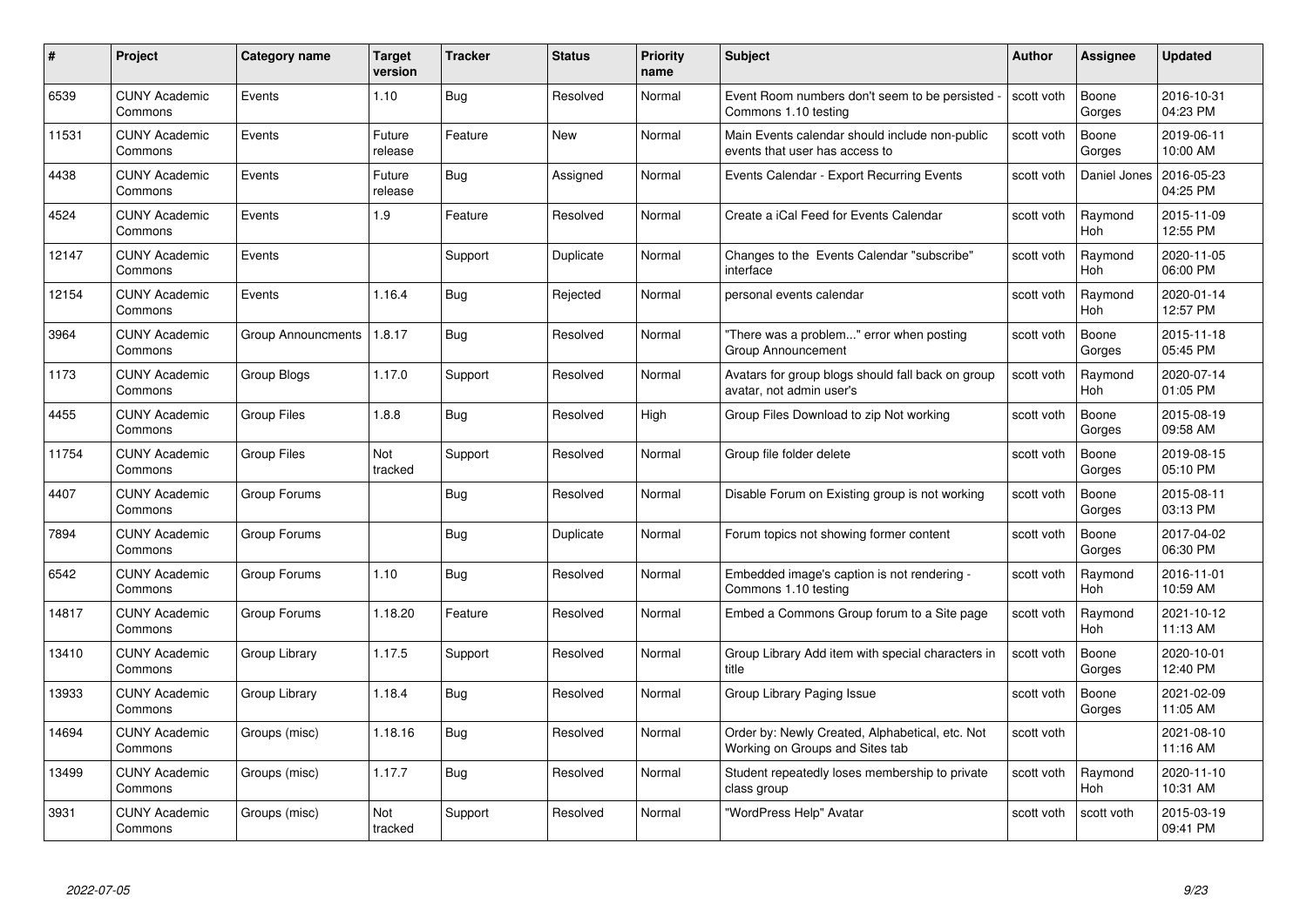| #     | Project                         | <b>Category name</b> | Target<br>version | <b>Tracker</b> | <b>Status</b> | <b>Priority</b><br>name | <b>Subject</b>                                                           | <b>Author</b> | <b>Assignee</b>    | <b>Updated</b>         |
|-------|---------------------------------|----------------------|-------------------|----------------|---------------|-------------------------|--------------------------------------------------------------------------|---------------|--------------------|------------------------|
| 12392 | <b>CUNY Academic</b><br>Commons | Help/Codex           | Not<br>tracked    | Documentation  | <b>New</b>    | Normal                  | Updates to Common Commons Questions on<br><b>Help Page</b>               | scott voth    | Margaret<br>Galvan | 2020-02-11<br>10:53 AM |
| 3081  | <b>CUNY Academic</b><br>Commons | Home Page            |                   | Support        | Resolved      | Normal                  | Lost Access to Create Hero Slides                                        | scott voth    |                    | 2014-02-27<br>08:06 PM |
| 3556  | <b>CUNY Academic</b><br>Commons | Home Page            |                   | Bug            | Resolved      | High                    | Lost Access to Create Hero Slides                                        | scott voth    |                    | 2014-10-15<br>08:38 PM |
| 4309  | <b>CUNY Academic</b><br>Commons | Home Page            | 1.8.5             | Feature        | Resolved      | Normal                  | Change Main Navigation Help Link to<br>http://codex.commons.gc.cuny.edu/ | scott voth    |                    | 2015-07-21<br>10:45 AM |
| 11530 | <b>CUNY Academic</b><br>Commons | Home Page            | Not<br>tracked    | <b>Bug</b>     | Resolved      | Normal                  | News Tab on homepage                                                     | scott voth    |                    | 2019-06-10<br>02:04 PM |
| 3335  | <b>CUNY Academic</b><br>Commons | Home Page            | Not<br>tracked    | Support        | Resolved      | Normal                  | Lost Access to Create Hero Slides                                        | scott voth    | Boone<br>Gorges    | 2014-07-22<br>10:07 PM |
| 15159 | <b>CUNY Academic</b><br>Commons | Home Page            | 1.19.1            | Bug            | Resolved      | Normal                  | My Sites - hyperlinks not working                                        | scott voth    | Boone<br>Gorges    | 2022-01-06<br>01:38 PM |
| 15788 | <b>CUNY Academic</b><br>Commons | Home Page            | 1.19.7            | Bug            | Resolved      | Normal                  | long site titles on home page                                            | scott voth    | Boone<br>Gorges    | 2022-04-12<br>11:31 AM |
| 3531  | <b>CUNY Academic</b><br>Commons | Home Page            | 1.7               | Feature        | Resolved      | Normal                  | Let Users Hover over Hero Slides to Stop<br>Animation                    | scott voth    | Daniel Jones       | 2014-10-13<br>05:43 PM |
| 15808 | <b>CUNY Academic</b><br>Commons | Home Page            | 1.19.7            | Bug            | Resolved      | Normal                  | Home Page "About" Dropdown                                               | scott voth    | Sara<br>Cannon     | 2022-04-12<br>11:31 AM |
| 3728  | CUNY Academic<br>Commons        | Homepage Slides      | Not<br>tracked    | Support        | Resolved      | Normal                  | Lost Access to Create Hero Slides                                        | scott voth    | Boone<br>Gorges    | 2014-12-28<br>02:18 PM |
| 5189  | <b>CUNY Academic</b><br>Commons | Homepage Slides      | Not<br>tracked    | Support        | Resolved      | Normal                  | Lost Access to Create Hero Slides                                        | scott voth    | Boone<br>Gorges    | 2016-02-01<br>10:45 AM |
| 8153  | <b>CUNY Academic</b><br>Commons | Homepage Slides      |                   | Bug            | Resolved      | Normal                  | <b>Hero Slide Permissions</b>                                            | scott voth    | Boone<br>Gorges    | 2017-05-17<br>08:29 PM |
| 4526  | <b>CUNY Academic</b><br>Commons | Homepage Slides      | 1.8.11            | <b>Bug</b>     | Resolved      | Normal                  | Mousing Over Hero Slide does not stop Animation                          | scott voth    | Daniel Jones       | 2015-09-18<br>03:53 PM |
| 11506 | <b>CUNY Academic</b><br>Commons | Homepage Slides      | 1.15.5            | Bug            | Resolved      | Normal                  | Home Page Slideshow - blank slide                                        | scott voth    | Raymond<br>Hoh     | 2019-07-09<br>02:33 PM |
| 3703  | <b>CUNY Academic</b><br>Commons | Homepage Slides      |                   | Bug            | Rejected      | Normal                  | Delay in Loading Hero Slide Images                                       | scott voth    | scott voth         | 2014-12-11<br>08:42 PM |
| 4365  | <b>CUNY Academic</b><br>Commons | Homepage Slides      | Not<br>tracked    | Support        | Resolved      | Normal                  | Lost Access to Create Hero Slides                                        | scott voth    | scott voth         | 2016-03-09<br>06:18 PM |
| 4842  | <b>CUNY Academic</b><br>Commons | Homepage Slides      |                   | Support        | Resolved      | Normal                  | Lost Access to Create Hero Slides                                        | scott voth    | scott voth         | 2015-10-31<br>03:17 PM |
| 6512  | CUNY Academic<br>Commons        | Homepage Slides      | Not<br>tracked    | Support        | Resolved      | Normal                  | Lost permissions to Create Hero slides                                   | scott voth    | scott voth         | 2016-10-27<br>11:00 PM |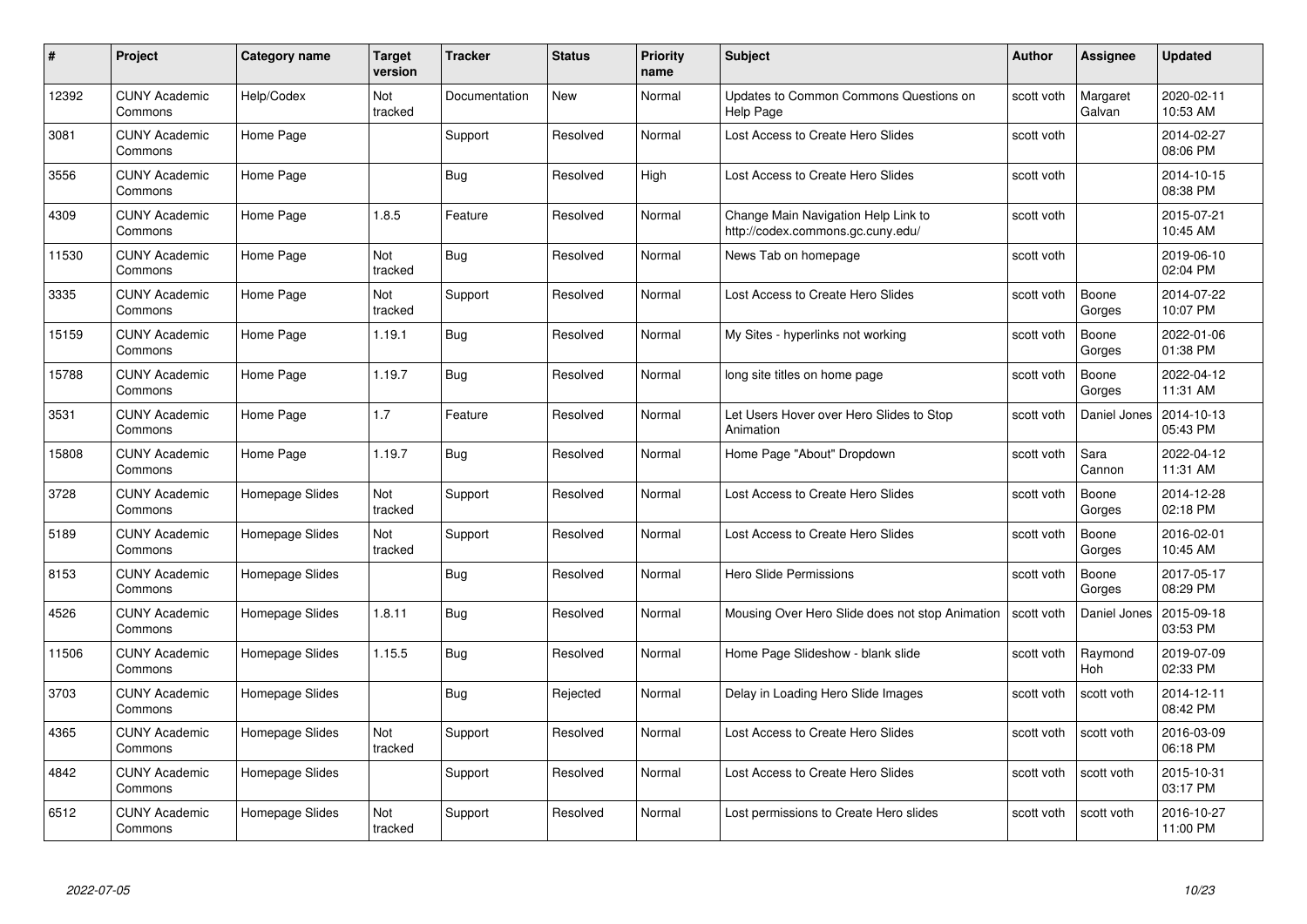| #     | Project                         | Category name                         | Target<br>version | <b>Tracker</b> | <b>Status</b> | <b>Priority</b><br>name | <b>Subject</b>                                                    | <b>Author</b> | <b>Assignee</b>       | <b>Updated</b>         |
|-------|---------------------------------|---------------------------------------|-------------------|----------------|---------------|-------------------------|-------------------------------------------------------------------|---------------|-----------------------|------------------------|
| 6515  | <b>CUNY Academic</b><br>Commons | Homepage Slides                       |                   | Bug            | Resolved      | Normal                  | Gallery Posts (i.e. Hero slides) are Not Working                  | scott voth    | scott voth            | 2019-09-23<br>03:01 PM |
| 8589  | <b>CUNY Academic</b><br>Commons | Homepage Slides                       | Not<br>tracked    | Support        | Resolved      | Normal                  | lost privileges to create hero slide                              | scott voth    | scott voth            | 2017-08-28<br>03:16 PM |
| 9837  | <b>CUNY Academic</b><br>Commons | Homepage Slides                       | Not<br>tracked    | Support        | Resolved      | Normal                  | Lost access to create hero slides                                 | scott voth    | scott voth            | 2018-05-25<br>10:57 AM |
| 12842 | <b>CUNY Academic</b><br>Commons | Homepage Slides                       | Not<br>tracked    | Support        | Resolved      | Normal                  | Lost Permissions to add Hero Slides                               | scott voth    | scott voth            | 2020-05-21<br>01:11 PM |
| 11671 | <b>CUNY Academic</b><br>Commons | Information<br>Architecture           |                   | Design/UX      | Resolved      | Normal                  | Commons Home Page Access                                          | scott voth    | Chris Stein           | 2019-07-30<br>04:39 PM |
| 11591 | <b>CUNY Academic</b><br>Commons | <b>Internal Tools and</b><br>Workflow | Not<br>tracked    | Support        | Resolved      | Normal                  | Get Licence for Camtasia                                          | scott voth    | <b>Matt Gold</b>      | 2019-07-16<br>11:27 AM |
| 5846  | <b>CUNY Academic</b><br>Commons | Membership                            |                   | Support        | Resolved      | Normal                  | Add Undergraduate Member to the Commons                           | scott voth    | Matt Gold             | 2016-07-27<br>08:28 AM |
| 6181  | <b>CUNY Academic</b><br>Commons | Membership                            |                   | Support        | Resolved      | Normal                  | Membership Request - Hunter Alum                                  | scott voth    | Matt Gold             | 2016-10-10<br>06:43 PM |
| 3523  | <b>CUNY Academic</b><br>Commons | My Commons                            | 1.8               | <b>Bug</b>     | Resolved      | Normal                  | 1.7 Testing - "Reply" and Post Button                             | scott voth    | Boone<br>Gorges       | 2015-04-09<br>05:19 PM |
| 3522  | <b>CUNY Academic</b><br>Commons | My Commons                            | 1.7               | <b>Bug</b>     | Resolved      | Normal                  | 1.7 Testing - Delete button not working on My<br>Commons          | scott voth    | Raymond<br><b>Hoh</b> | 2014-10-08<br>03:13 PM |
| 4535  | <b>CUNY Academic</b><br>Commons | My Commons                            | Future<br>release | <b>Bug</b>     | New           | Low                     | My Commons filter issue                                           | scott voth    | Raymond<br><b>Hoh</b> | 2015-09-01<br>11:17 AM |
| 10170 | <b>CUNY Academic</b><br>Commons | Non-CUNY sign up<br>codes             | Not<br>tracked    | Support        | Resolved      | Normal                  | Non CUNY Membership request                                       | scott voth    | Matt Gold             | 2018-08-17<br>02:28 PM |
| 11500 | <b>CUNY Academic</b><br>Commons | Onboarding                            | 1.15.4            | Support        | Resolved      | Normal                  | Fix Outdated content and links on intro page                      | scott voth    | Raymond<br>Hoh        | 2019-06-25<br>04:22 PM |
| 11985 | <b>CUNY Academic</b><br>Commons | Onboarding                            | 1.15.12           | Support        | Resolved      | Normal                  | Add "Take the Tour" link to Intro page                            | scott voth    | Raymond<br><b>Hoh</b> | 2019-10-22<br>11:54 AM |
| 10000 | <b>CUNY Academic</b><br>Commons | Performance                           | Not<br>tracked    | Bug            | Resolved      | Normal                  | Pages display correctly but cannot edit them                      | scott voth    | Boone<br>Gorges       | 2018-07-13<br>12:31 PM |
| 13892 | <b>CUNY Academic</b><br>Commons | Performance                           |                   | <b>Bug</b>     | Rejected      | Normal                  | <b>Sluggish Response Times</b>                                    | scott voth    | Boone<br>Gorges       | 2021-01-28<br>08:45 PM |
| 4373  | <b>CUNY Academic</b><br>Commons | <b>Public Portfolio</b>               | Not<br>tracked    | Support        | Resolved      | Normal                  | Delete Old "Title" section from Member's public<br>portfolio page | scott voth    | Boone<br>Gorges       | 2015-08-04<br>09:01 PM |
| 11496 | <b>CUNY Academic</b><br>Commons | <b>Public Portfolio</b>               | 1.15.2            | Support        | New           | Normal                  | Replace Twitter Icon on Member Portfolio page                     | scott voth    | Boone<br>Gorges       | 2019-06-06<br>01:03 PM |
| 13493 | CUNY Academic<br>Commons        | <b>Public Portfolio</b>               | 1.17.6            | <b>Bug</b>     | Resolved      | Normal                  | Member Profiles - Free Entry Widget Displays<br>URL encoded text  | scott voth    | Boone<br>Gorges       | 2020-10-27<br>11:00 AM |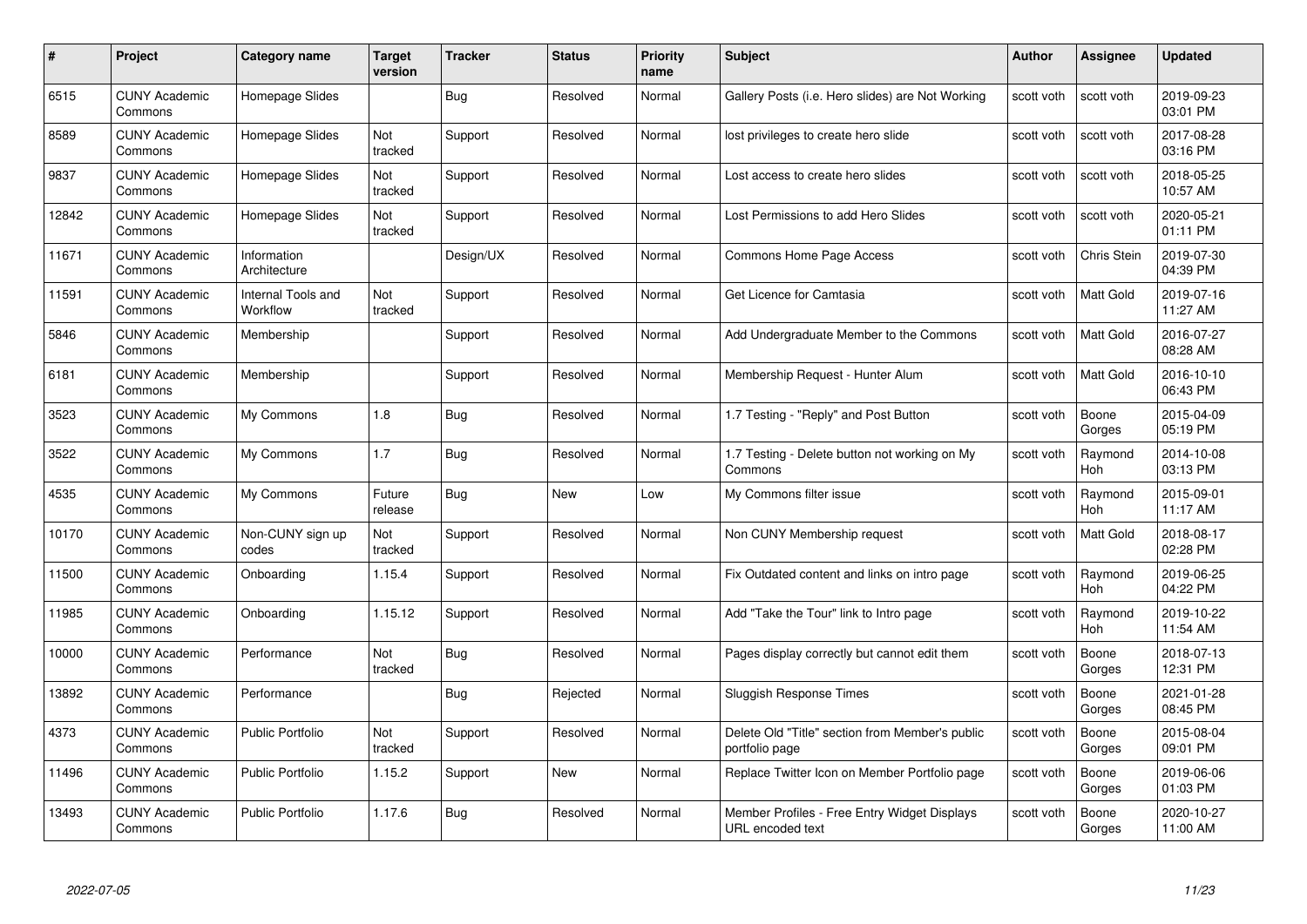| #     | Project                         | <b>Category name</b>    | <b>Target</b><br>version | <b>Tracker</b> | <b>Status</b> | <b>Priority</b><br>name | <b>Subject</b>                                                                    | <b>Author</b> | <b>Assignee</b> | <b>Updated</b>         |
|-------|---------------------------------|-------------------------|--------------------------|----------------|---------------|-------------------------|-----------------------------------------------------------------------------------|---------------|-----------------|------------------------|
| 13494 | <b>CUNY Academic</b><br>Commons | <b>Public Portfolio</b> | 1.17.6                   | Bug            | Resolved      | Normal                  | Brief Descriptor and About You Profile Fields do<br>not display on mobile devices | scott voth    | Boone<br>Gorges | 2020-10-27<br>11:00 AM |
| 13604 | <b>CUNY Academic</b><br>Commons | Public Portfolio        | 2.0.0                    | Support        | Resolved      | Normal                  | Public Profile on Mobile Format                                                   | scott voth    | Boone<br>Gorges | 2022-05-26<br>11:36 AM |
| 5827  | <b>CUNY Academic</b><br>Commons | <b>Public Portfolio</b> | Future<br>release        | <b>Bug</b>     | Assigned      | Normal                  | Academic Interests square bracket links not<br>working                            | scott voth    | Chris Stein     | 2016-08-11<br>11:59 PM |
| 10354 | <b>CUNY Academic</b><br>Commons | Public Portfolio        | Future<br>release        | Feature        | <b>New</b>    | Normal                  | Opt out of Having a Profile Page                                                  | scott voth    | Chris Stein     | 2020-05-12<br>10:43 AM |
| 12247 | <b>CUNY Academic</b><br>Commons | Publicity               | Not<br>tracked           | Support        | New           | Normal                  | Screenshot of First Commons Homepage                                              | scott voth    | scott voth      | 2020-01-14<br>12:08 PM |
| 1936  | <b>CUNY Academic</b><br>Commons | Redmine                 | Not<br>tracked           | Bug            | Resolved      | Normal                  | Redmine email notifications                                                       | scott voth    |                 | 2012-06-15<br>11:59 AM |
| 6111  | <b>CUNY Academic</b><br>Commons | Registration            |                          | Support        | Resolved      | Normal                  | Manually Activate Member Account - Sunjum<br>Hussain                              | scott voth    |                 | 2016-10-11<br>08:21 PM |
| 7625  | <b>CUNY Academic</b><br>Commons | Registration            | Not<br>tracked           | Bug            | Resolved      | Normal                  | User unable to register - gets "Forbidden"<br>message                             | scott voth    |                 | 2017-11-15<br>01:44 PM |
| 11860 | <b>CUNY Academic</b><br>Commons | Registration            | Future<br>release        | Feature        | New           | Normal                  | Ensure Students Are Aware They Can Use<br>Aliases At Registration                 | scott voth    |                 | 2019-09-24<br>08:46 AM |
| 4445  | <b>CUNY Academic</b><br>Commons | Registration            | Not<br>tracked           | <b>Bug</b>     | Resolved      | Normal                  | user alisonorlando is trying to register - no email<br>received                   | scott voth    | Boone<br>Gorges | 2015-08-20<br>12:35 PM |
| 4107  | CUNY Academic<br>Commons        | Server                  | Not<br>tracked           | Bug            | Resolved      | Normal                  | Slow Response Time and "Error establishing a<br>database connection"              | scott voth    |                 | 2015-06-11<br>09:33 AM |
| 4424  | <b>CUNY Academic</b><br>Commons | Server                  |                          | <b>Bug</b>     | Rejected      | Normal                  | Slow Response Time                                                                | scott voth    |                 | 2015-08-12<br>09:46 AM |
| 4685  | <b>CUNY Academic</b><br>Commons | Server                  | Not<br>tracked           | Bug            | Resolved      | Immediate               | Response Time Poor - Unable to connect to<br>database                             | scott voth    |                 | 2015-09-28<br>09:16 PM |
| 4766  | <b>CUNY Academic</b><br>Commons | Server                  |                          | Bug            | Resolved      | High                    | Sites Not Responding - Commons and CBOX                                           | scott voth    |                 | 2015-10-13<br>01:05 PM |
| 5032  | <b>CUNY Academic</b><br>Commons | Server                  |                          | Support        | Resolved      | Normal                  | Error establishing a database connection                                          | scott voth    |                 | 2015-12-14<br>08:46 PM |
| 5271  | <b>CUNY Academic</b><br>Commons | Server                  |                          | Support        | Resolved      | High                    | CBOX and Commons sites down?                                                      | scott voth    |                 | 2016-02-28<br>12:30 PM |
| 5295  | <b>CUNY Academic</b><br>Commons | Server                  | Not<br>tracked           | <b>Bug</b>     | Resolved      | Normal                  | Lousy Response Time and sporadic timeouts                                         | scott voth    |                 | 2016-03-15<br>10:03 AM |
| 5747  | <b>CUNY Academic</b><br>Commons | Server                  |                          | Bug            | Resolved      | Urgent                  | Commons Site seems to be down                                                     | scott voth    |                 | 2016-06-27<br>09:16 PM |
| 10679 | <b>CUNY Academic</b><br>Commons | Server                  |                          | Bug            | Rejected      | Normal                  | Site response time                                                                | scott voth    |                 | 2018-11-08<br>05:43 PM |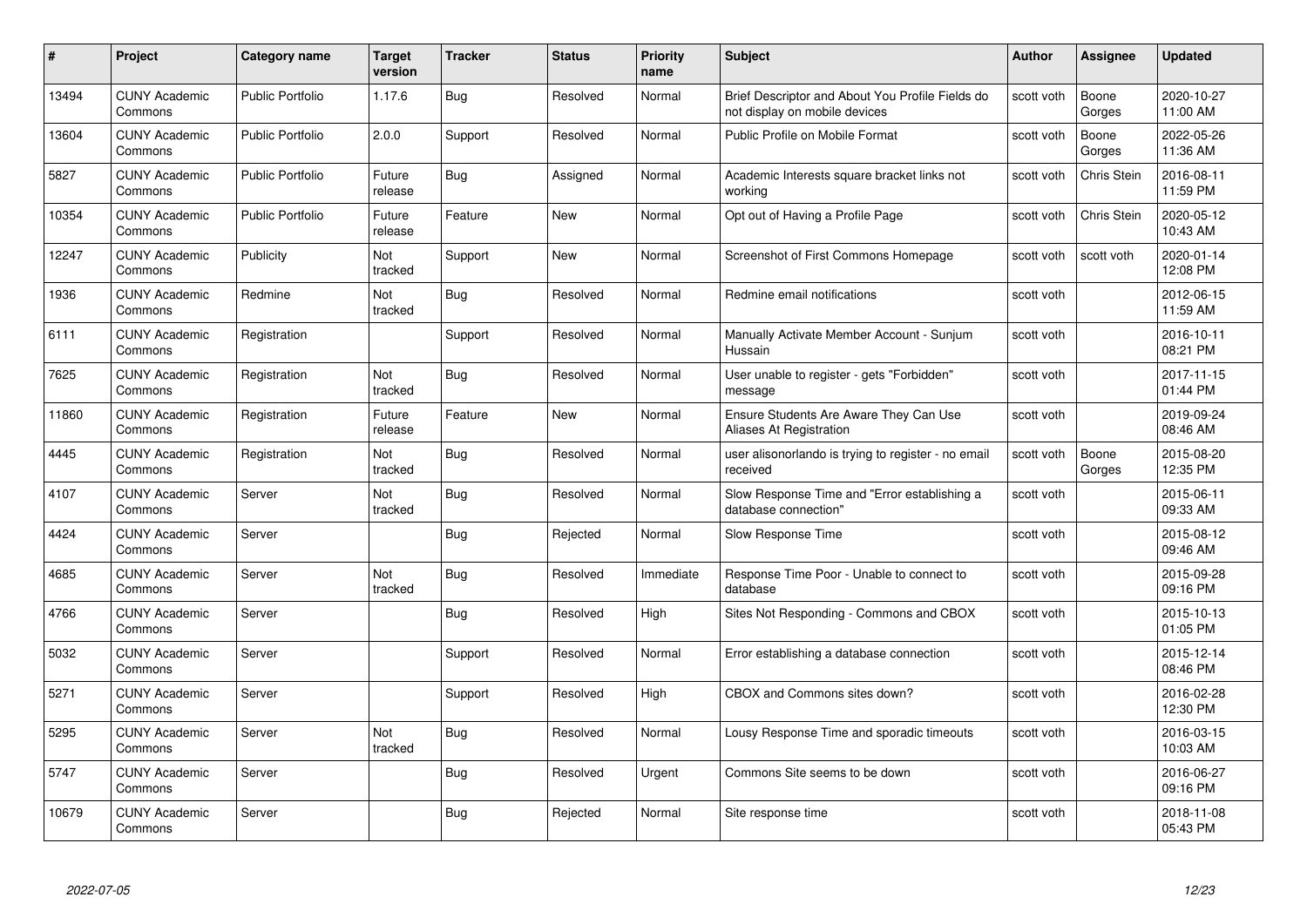| #     | Project                         | <b>Category name</b>     | <b>Target</b><br>version | <b>Tracker</b> | <b>Status</b> | <b>Priority</b><br>name | <b>Subject</b>                                                                              | <b>Author</b> | <b>Assignee</b>    | <b>Updated</b>         |
|-------|---------------------------------|--------------------------|--------------------------|----------------|---------------|-------------------------|---------------------------------------------------------------------------------------------|---------------|--------------------|------------------------|
| 5089  | <b>CUNY Academic</b><br>Commons | Server                   | 1.9.4                    | Support        | Resolved      | Urgent                  | response time sluggish                                                                      | scott voth    | Boone<br>Gorges    | 2016-01-11<br>10:16 PM |
| 8325  | <b>CUNY Academic</b><br>Commons | Server                   | Not<br>tracked           | Support        | Resolved      | Normal                  | intermittent server issues                                                                  | scott voth    | Boone<br>Gorges    | 2017-07-01<br>10:57 AM |
| 14986 | <b>CUNY Academic</b><br>Commons | Server                   | Not<br>tracked           | <b>Bug</b>     | Resolved      | High                    | Commons Site Down?                                                                          | scott voth    | Boone<br>Gorges    | 2021-11-23<br>04:21 PM |
| 3528  | <b>CUNY Academic</b><br>Commons | Server                   | Not<br>tracked           | Bug            | Resolved      | High                    | Slow Response Time                                                                          | scott voth    | Matt Gold          | 2016-01-26<br>05:11 PM |
| 3551  | <b>CUNY Academic</b><br>Commons | Server                   | Not<br>tracked           | <b>Bug</b>     | Resolved      | Normal                  | Slow Response Time                                                                          | scott voth    | <b>Matt Gold</b>   | 2014-11-11<br>02:31 PM |
| 3713  | <b>CUNY Academic</b><br>Commons | Server                   |                          | Support        | Resolved      | Normal                  | Slow Response Time                                                                          | scott voth    | <b>Matt Gold</b>   | 2014-12-13<br>04:25 PM |
| 5270  | <b>CUNY Academic</b><br>Commons | Server                   |                          | Support        | Rejected      | Normal                  | Slow Response Time                                                                          | scott voth    | <b>Matt Gold</b>   | 2016-02-27<br>08:34 PM |
| 13492 | <b>CUNY Academic</b><br>Commons | Shortcodes and<br>embeds | 1.17.6                   | Support        | Resolved      | Normal                  | customized handler for quizlet embeds                                                       | scott voth    | Boone<br>Gorges    | 2020-10-27<br>11:00 AM |
| 15267 | <b>CUNY Academic</b><br>Commons | Shortcodes and<br>embeds | 1.19.4                   | Feature        | Resolved      | Normal                  | Embed a Microsoft Form                                                                      | scott voth    | Boone<br>Gorges    | 2022-02-22<br>11:01 AM |
| 13060 | <b>CUNY Academic</b><br>Commons | Site cloning             | 1.17.3                   | Bug            | Rejected      | Normal                  | Commons 1.17 clone issue                                                                    | scott voth    | Jeremy Felt        | 2020-09-01<br>03:10 PM |
| 13088 | <b>CUNY Academic</b><br>Commons | Site cloning             | 1.17.0                   | Bug            | Rejected      | Normal                  | Commons 1.17 creating group + site                                                          | scott voth    | Jeremy Felt        | 2020-07-27<br>01:56 PM |
| 14250 | <b>CUNY Academic</b><br>Commons | Support                  | Not<br>tracked           | Support        | Resolved      | Normal                  | migrate new site to old url                                                                 | scott voth    |                    | 2021-04-13<br>07:41 PM |
| 14697 | <b>CUNY Academic</b><br>Commons | Support                  | 1.18.16                  | Support        | Resolved      | Normal                  | Neatline map embed                                                                          | scott voth    | Boone<br>Gorges    | 2021-08-10<br>11:16 AM |
| 15160 | <b>CUNY Academic</b><br>Commons | Teaching                 | 1.19.1                   | Support        | Resolved      | Normal                  | OER Checkbox question                                                                       | scott voth    | Boone<br>Gorges    | 2022-01-11<br>04:41 PM |
| 3348  | <b>CUNY Academic</b><br>Commons | Toolbar                  | 1.6.11                   | Bug            | Resolved      | Normal                  | "Publications on the Commons" option missing on<br>"About" link accessed from the Admin Bar | scott voth    | Boone<br>Gorges    | 2014-08-01<br>08:55 AM |
| 11529 | <b>CUNY Academic</b><br>Commons | Twitter page             | 1.15.3                   | Bug            | Resolved      | Normal                  | Twitter sub-menu option showing a lot of blank<br>results                                   | scott voth    | Boone<br>Gorges    | 2019-06-10<br>01:04 PM |
| 5829  | <b>CUNY Academic</b><br>Commons | Upgrades                 | Not<br>tracked           | <b>Bug</b>     | Resolved      | Normal                  | New Server - Creating a Group - Sometimes get<br>502 error                                  | scott voth    |                    | 2016-08-01<br>11:58 PM |
| 5828  | <b>CUNY Academic</b><br>Commons | Upgrades                 | 1.9.22                   | Bug            | Resolved      | High                    | New Server - File Uploads                                                                   | scott voth    | Boone<br>Gorges    | 2016-08-02<br>12:00 AM |
| 7955  | <b>CUNY Academic</b><br>Commons | User Experience          |                          | Design/UX      | Rejected      | Normal                  | Groups and Sites tabs                                                                       | scott voth    | <b>Chris Stein</b> | 2017-10-11<br>11:31 AM |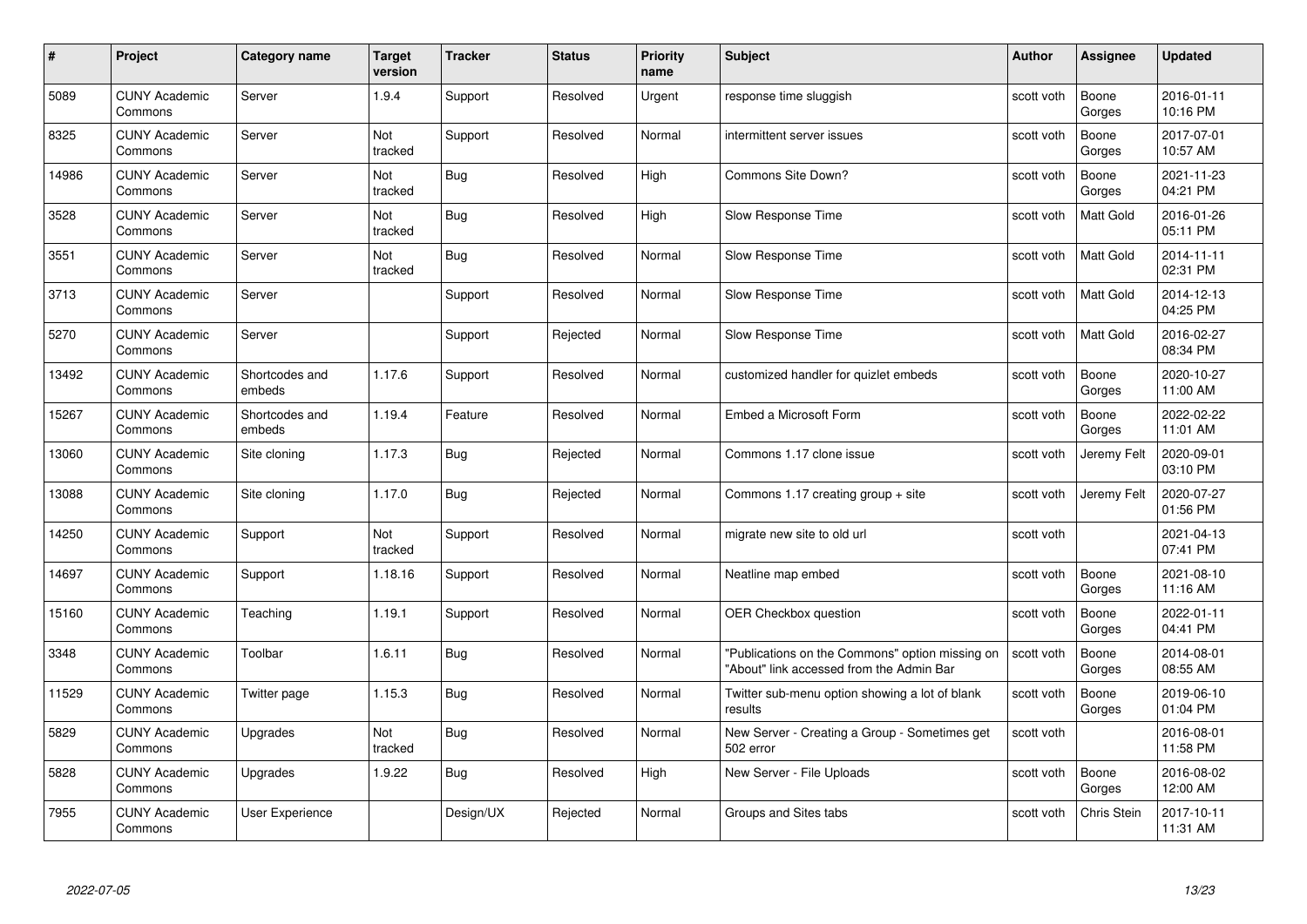| #     | Project                         | <b>Category name</b> | <b>Target</b><br>version | <b>Tracker</b> | <b>Status</b>        | <b>Priority</b><br>name | <b>Subject</b>                                                          | <b>Author</b> | <b>Assignee</b>   | <b>Updated</b>         |
|-------|---------------------------------|----------------------|--------------------------|----------------|----------------------|-------------------------|-------------------------------------------------------------------------|---------------|-------------------|------------------------|
| 7722  | <b>CUNY Academic</b><br>Commons | User Experience      | <b>Not</b><br>tracked    | Design/UX      | Abandoned            | Normal                  | Password Reset Issues                                                   | scott voth    | scott voth        | 2017-12-04<br>10:16 AM |
| 3098  | <b>CUNY Academic</b><br>Commons | <b>UserVoice</b>     | <b>Not</b><br>tracked    | Support        | Rejected             | Normal                  | <b>Access to UserVoice</b>                                              | scott voth    | Matt Gold         | 2016-01-26<br>11:36 AM |
| 3026  | <b>CUNY Academic</b><br>Commons | <b>UserVoice</b>     | Not<br>tracked           | Feature        | Rejected             | Normal                  | User Voice Upgrade                                                      | scott voth    | scott voth        | 2016-01-26<br>11:26 AM |
| 273   | <b>CUNY Academic</b><br>Commons | Wiki                 |                          | Feature        | Deferred             | Normal                  | Install Collection extension for MW                                     | scott voth    |                   | 2015-04-01<br>09:26 PM |
| 294   | <b>CUNY Academic</b><br>Commons | Wiki                 | 1.0.2                    | <b>Bug</b>     | Resolved             | Normal                  | TagAsCategory extension on the Wiki                                     | scott voth    | Boone<br>Gorges   | 2010-09-02<br>10:53 AM |
| 299   | <b>CUNY Academic</b><br>Commons | Wiki                 | 1.0.2                    | <b>Bug</b>     | Resolved             | Normal                  | Wiki Sidebar Search Option                                              | scott voth    | Boone<br>Gorges   | 2010-09-02<br>10:46 AM |
| 437   | <b>CUNY Academic</b><br>Commons | Wiki                 | Not<br>tracked           | <b>Bug</b>     | Resolved             | High                    | Wiki not displaying images in newer pages                               | scott voth    | Boone<br>Gorges   | 2010-12-07<br>08:39 AM |
| 438   | <b>CUNY Academic</b><br>Commons | Wiki                 | Not<br>tracked           | <b>Bug</b>     | Resolved             | High                    | lost write privileges on wiki image folder                              | scott voth    | Boone<br>Gorges   | 2010-12-07<br>10:26 AM |
| 460   | <b>CUNY Academic</b><br>Commons | Wiki                 | Not<br>tracked           | <b>Bug</b>     | Resolved             | Normal                  | Older Images not showing up on Wiki after release   scott voth<br>1.1.1 |               | Boone<br>Gorges   | 2010-12-21<br>04:46 PM |
| 1379  | <b>CUNY Academic</b><br>Commons | Wiki                 | 1.3                      | <b>Bug</b>     | Resolved             | Normal                  | Help Link in the Admin Bar points to old Help<br>Page                   | scott voth    | Boone<br>Gorges   | 2011-12-09<br>09:08 AM |
| 1465  | <b>CUNY Academic</b><br>Commons | Wiki                 | 1.3.4                    | Bug            | Resolved             | Normal                  | TagAsCategory Extension & Wiki Inc Plugin                               | scott voth    | Boone<br>Gorges   | 2012-01-10<br>08:46 PM |
| 2056  | <b>CUNY Academic</b><br>Commons | Wiki                 |                          | <b>Bug</b>     | Rejected             | Normal                  | MediaWiki - Embedding Video Functionality<br>Seems Broken               | scott voth    | Boone<br>Gorges   | 2016-05-31<br>12:16 PM |
| 367   | <b>CUNY Academic</b><br>Commons | Wiki                 |                          | Feature        | Rejected             | Low                     | Wiki Search                                                             | scott voth    | Dominic<br>Giglio | 2016-05-31<br>12:16 PM |
| 8602  | <b>CUNY Academic</b><br>Commons | WordPress - Media    |                          | Support        | Duplicate            | Normal                  | Member not able to access Media tab on site                             | scott voth    | Boone<br>Gorges   | 2017-08-29<br>11:54 AM |
| 11386 | <b>CUNY Academic</b><br>Commons | WordPress - Media    | Not<br>tracked           | Support        | Reporter<br>Feedback | Normal                  | disappearing images                                                     | scott voth    | Boone<br>Gorges   | 2019-05-14<br>10:32 AM |
| 12853 | <b>CUNY Academic</b><br>Commons | WordPress - Media    |                          | <b>Bug</b>     | Resolved             | Normal                  | Download All Media throws error                                         | scott voth    | Boone<br>Gorges   | 2020-05-29<br>09:26 AM |
| 15687 | <b>CUNY Academic</b><br>Commons | WordPress - Media    | 1.19.7                   | Feature        | Resolved             | Normal                  | <b>Embed Microsoft Sway Content</b>                                     | scott voth    | Boone<br>Gorges   | 2022-04-12<br>11:31 AM |
| 371   | <b>CUNY Academic</b><br>Commons | WordPress (misc)     | 1.1                      | Feature        | Resolved             | Normal                  | Google Maps Embed - WordPress Plug-in<br>Request                        | scott voth    |                   | 2010-11-16<br>05:17 PM |
| 1310  | <b>CUNY Academic</b><br>Commons | WordPress (misc)     | 1.3                      | Feature        | Resolved             | Low                     | Zotpress                                                                | scott voth    |                   | 2011-12-08<br>07:08 PM |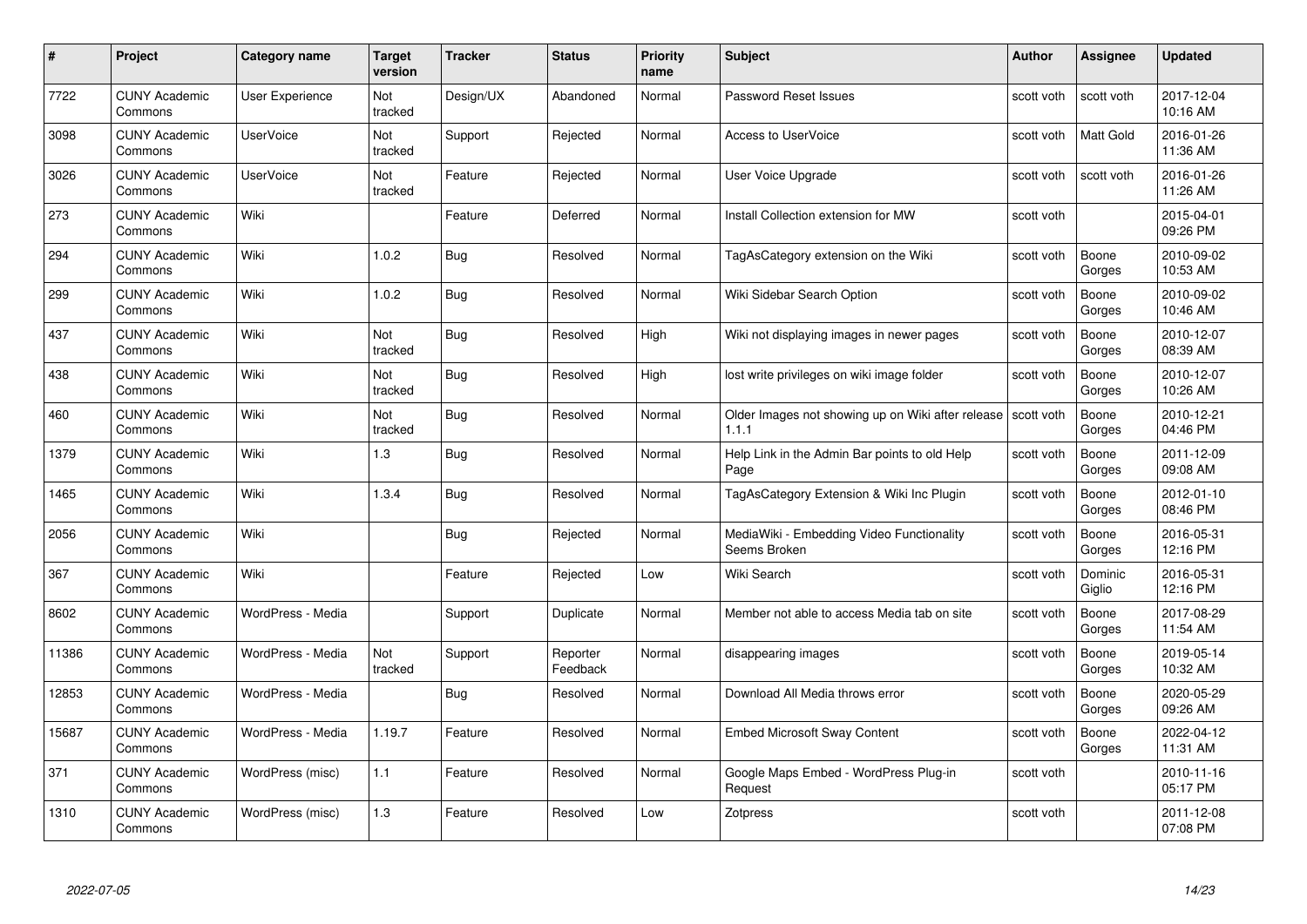| #     | Project                         | Category name    | <b>Target</b><br>version | <b>Tracker</b> | <b>Status</b> | <b>Priority</b><br>name | <b>Subject</b>                                                                | <b>Author</b> | Assignee        | <b>Updated</b>         |
|-------|---------------------------------|------------------|--------------------------|----------------|---------------|-------------------------|-------------------------------------------------------------------------------|---------------|-----------------|------------------------|
| 2525  | <b>CUNY Academic</b><br>Commons | WordPress (misc) | 1.4.25                   | Bug            | Resolved      | Normal                  | Twitter Widget Pro Plugin                                                     | scott voth    |                 | 2013-04-21<br>07:34 PM |
| 2946  | <b>CUNY Academic</b><br>Commons | WordPress (misc) |                          | Support        | Resolved      | Normal                  | Help Delete WP site with broken link                                          | scott voth    |                 | 2014-02-08<br>09:53 AM |
| 8683  | <b>CUNY Academic</b><br>Commons | WordPress (misc) | 1.11.12                  | Support        | Resolved      | Normal                  | site banner getting overlaid by black WordPress<br>nav bar                    | scott voth    |                 | 2017-09-11<br>09:32 PM |
| 9675  | <b>CUNY Academic</b><br>Commons | WordPress (misc) |                          | Support        | Resolved      | Normal                  | Upload html file to new labor forum site                                      | scott voth    |                 | 2018-04-30<br>09:15 PM |
| 10071 | <b>CUNY Academic</b><br>Commons | WordPress (misc) | Not<br>tracked           | <b>Bug</b>     | Resolved      | Normal                  | News Site not displaying                                                      | scott voth    |                 | 2018-07-30<br>01:19 PM |
| 10171 | <b>CUNY Academic</b><br>Commons | WordPress (misc) | <b>Not</b><br>tracked    | Support        | Resolved      | Normal                  | <b>Migration Question</b>                                                     | scott voth    |                 | 2018-09-12<br>01:48 PM |
| 15204 | <b>CUNY Academic</b><br>Commons | WordPress (misc) |                          | Support        | Resolved      | Normal                  | PDF export replaces Polish letter "I" with "?"                                | scott voth    |                 | 2022-01-19<br>04:35 PM |
| 447   | <b>CUNY Academic</b><br>Commons | WordPress (misc) | 1.1.4                    | Bug            | Resolved      | Normal                  | Widgetize Google Gadjets plugin                                               | scott voth    | Boone<br>Gorges | 2010-12-18<br>12:24 PM |
| 448   | <b>CUNY Academic</b><br>Commons | WordPress (misc) | 1.1.4                    | <b>Bug</b>     | Resolved      | Normal                  | Media Element HTML5 Player Plugin                                             | scott voth    | Boone<br>Gorges | 2010-12-18<br>11:16 AM |
| 461   | <b>CUNY Academic</b><br>Commons | WordPress (misc) | 1.1.3                    | <b>Bug</b>     | Resolved      | Normal                  | Atahualpa 3.3.3 - does it need to be upgraded for<br>WP 3 ?                   | scott voth    | Boone<br>Gorges | 2010-12-13<br>09:15 PM |
| 535   | <b>CUNY Academic</b><br>Commons | WordPress (misc) | 1.1.10                   | Bug            | Resolved      | Low                     | Unable to Activate "Apture" Plugin on new blog                                | scott voth    | Boone<br>Gorges | 2011-03-08<br>08:45 PM |
| 569   | <b>CUNY Academic</b><br>Commons | WordPress (misc) | 1.1.10                   | <b>Bug</b>     | Resolved      | Normal                  | Issue found switching between Green Park, Woo<br>Canvas Theme, and back again | scott voth    | Boone<br>Gorges | 2011-02-08<br>05:35 PM |
| 587   | <b>CUNY Academic</b><br>Commons | WordPress (misc) | 1.1.10                   | Feature        | Resolved      | Normal                  | Zotero Plugin - ZotPress                                                      | scott voth    | Boone<br>Gorges | 2011-02-21<br>05:44 PM |
| 1155  | <b>CUNY Academic</b><br>Commons | WordPress (misc) | 1.2.5                    | Feature        | Resolved      | Normal                  | Add Fancybox WordPress plugin                                                 | scott voth    | Boone<br>Gorges | 2011-09-12<br>05:48 PM |
| 1222  | <b>CUNY Academic</b><br>Commons | WordPress (misc) | 1.5                      | Feature        | Resolved      | Normal                  | <b>Evaluate Premium Themes for "The Commons</b><br>Classified"                | scott voth    | Boone<br>Gorges | 2011-11-29<br>10:23 AM |
| 1355  | <b>CUNY Academic</b><br>Commons | WordPress (misc) | 1.3                      | Feature        | Resolved      | Normal                  | Plugin request: Tagline Rotator                                               | scott voth    | Boone<br>Gorges | 2011-12-08<br>07:04 PM |
| 1396  | <b>CUNY Academic</b><br>Commons | WordPress (misc) | 1.3.13                   | <b>Bug</b>     | Resolved      | Normal                  | InLine Google Docs Plugin Not Working                                         | scott voth    | Boone<br>Gorges | 2012-05-22<br>11:36 AM |
| 1427  | <b>CUNY Academic</b><br>Commons | WordPress (misc) | 1.3.5                    | Feature        | Resolved      | Normal                  | Plugin Request: jQuery Vertical Accordion Menu                                | scott voth    | Boone<br>Gorges | 2012-01-16<br>08:17 PM |
| 1502  | CUNY Academic<br>Commons        | WordPress (misc) | 1.3.4                    | Support        | Resolved      | Normal                  | The Commons Classified - ClassiPress Theme                                    | scott voth    | Boone<br>Gorges | 2012-01-13<br>09:09 AM |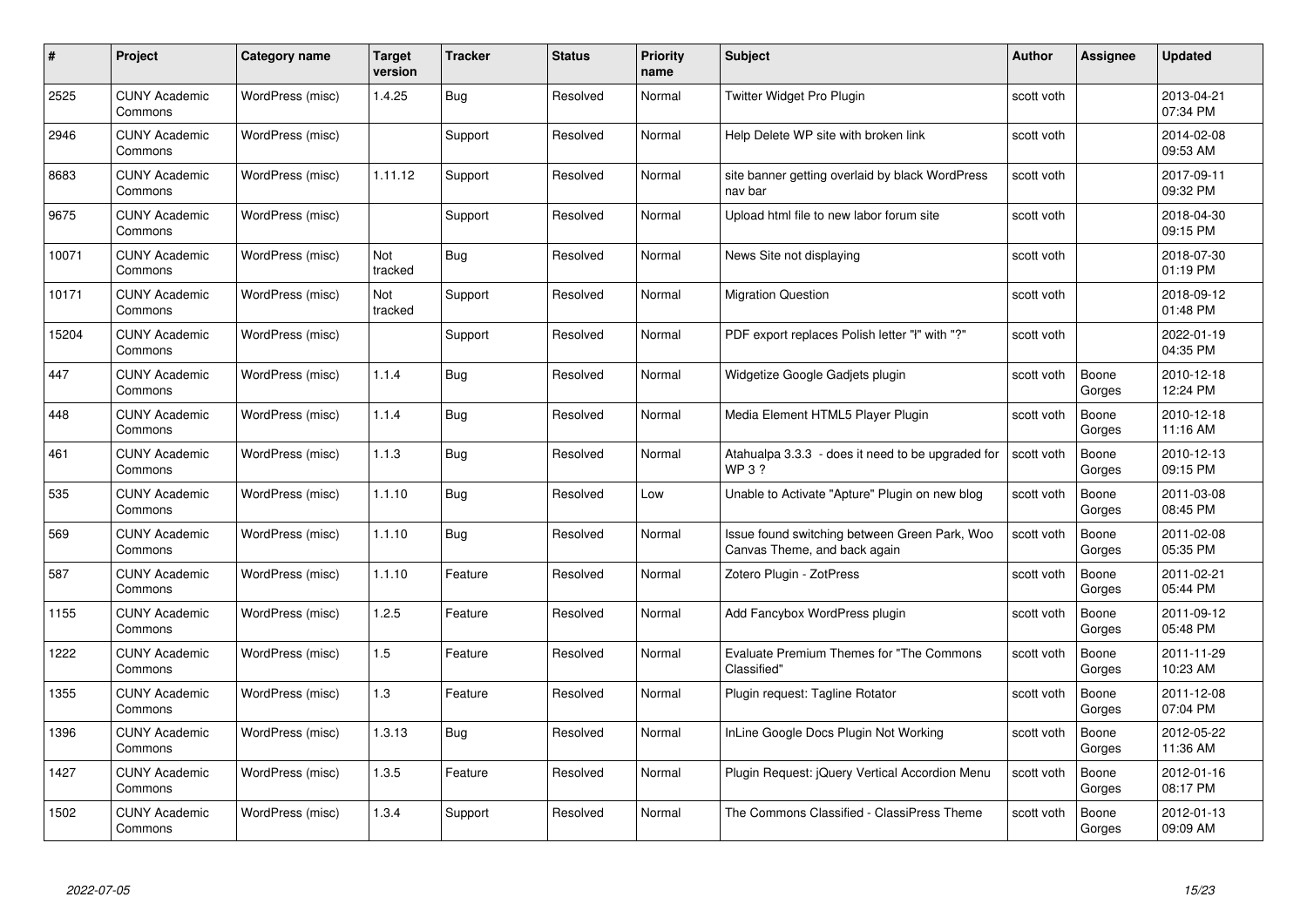| #    | Project                         | <b>Category name</b> | Target<br>version | <b>Tracker</b> | <b>Status</b> | <b>Priority</b><br>name | <b>Subject</b>                                                            | <b>Author</b> | <b>Assignee</b> | <b>Updated</b>         |
|------|---------------------------------|----------------------|-------------------|----------------|---------------|-------------------------|---------------------------------------------------------------------------|---------------|-----------------|------------------------|
| 1645 | <b>CUNY Academic</b><br>Commons | WordPress (misc)     | 1.3.8             | Bug            | Resolved      | Normal                  | WordTube Plugin can't find "JW Player" - fails to<br>play .swf files      | scott voth    | Boone<br>Gorges | 2012-02-23<br>07:27 PM |
| 1656 | <b>CUNY Academic</b><br>Commons | WordPress (misc)     | 1.3.10            | Bug            | Rejected      | High                    | WordTube Player Still Doesn't Play SWF Files                              | scott voth    | Boone<br>Gorges | 2012-03-29<br>07:59 PM |
| 1716 | <b>CUNY Academic</b><br>Commons | WordPress (misc)     | 1.3.9             | Feature        | Resolved      | Normal                  | Plugin Request: Blogger Importer                                          | scott voth    | Boone<br>Gorges | 2012-03-12<br>11:56 AM |
| 1717 | <b>CUNY Academic</b><br>Commons | WordPress (misc)     | 1.3.9             | <b>Bug</b>     | Resolved      | Normal                  | SimplePie For WP not working - need a writable<br>Cache Folder            | scott voth    | Boone<br>Gorges | 2012-03-12<br>12:17 PM |
| 1718 | CUNY Academic<br>Commons        | WordPress (misc)     | 1.4               | Feature        | Resolved      | Normal                  | Plugin Request - Live Journal Importer                                    | scott voth    | Boone<br>Gorges | 2012-03-19<br>10:48 PM |
| 1719 | <b>CUNY Academic</b><br>Commons | WordPress (misc)     | 1.3.9             | Feature        | Resolved      | Normal                  | Plugin Request: RSS Importer                                              | scott voth    | Boone<br>Gorges | 2012-03-12<br>11:59 AM |
| 1720 | <b>CUNY Academic</b><br>Commons | WordPress (misc)     | 1.3.9             | Feature        | Resolved      | Normal                  | Plugin Request: Tumblr Importer                                           | scott voth    | Boone<br>Gorges | 2012-03-12<br>11:57 AM |
| 1746 | <b>CUNY Academic</b><br>Commons | WordPress (misc)     | 1.3.10            | Feature        | Resolved      | Normal                  | Max Number of Items in a Tag Cloud                                        | scott voth    | Boone<br>Gorges | 2012-03-29<br>10:09 AM |
| 1797 | <b>CUNY Academic</b><br>Commons | WordPress (misc)     | 1.3.10.1          | Bug            | Resolved      | Urgent                  | JITP link doesn't seem to be working - "page not<br>redirecting properly" | scott voth    | Boone<br>Gorges | 2012-03-30<br>08:38 AM |
| 1848 | <b>CUNY Academic</b><br>Commons | WordPress (misc)     | 1.3.13            | Bug            | Resolved      | Normal                  | Having Issues with Saving Menu Changes on the<br>Commons Codex            | scott voth    | Boone<br>Gorges | 2012-04-26<br>07:48 PM |
| 1932 | CUNY Academic<br>Commons        | WordPress (misc)     | Not<br>tracked    | <b>Bug</b>     | Resolved      | Normal                  | Lost access to Create Hero Slides                                         | scott voth    | Boone<br>Gorges | 2012-06-12<br>08:34 AM |
| 1947 | <b>CUNY Academic</b><br>Commons | WordPress (misc)     | 1.3.15            | <b>Bug</b>     | Rejected      | Normal                  | Inline Google Docs - SSL required                                         | scott voth    | Boone<br>Gorges | 2012-06-25<br>09:12 AM |
| 1948 | <b>CUNY Academic</b><br>Commons | WordPress (misc)     | 1.3.15            | Bug            | Rejected      | Normal                  | Verite Timeline plugin                                                    | scott voth    | Boone<br>Gorges | 2012-06-25<br>09:10 AM |
| 2009 | <b>CUNY Academic</b><br>Commons | WordPress (misc)     | 1.3.17            | Feature        | Resolved      | Urgent                  | New Child Theme for Woo Theme 'Simplicity'                                | scott voth    | Boone<br>Gorges | 2012-08-01<br>12:25 AM |
| 2209 | <b>CUNY Academic</b><br>Commons | WordPress (misc)     |                   | Feature        | Resolved      | Normal                  | Install Q & A Plugin on Commonsinabox.org                                 | scott voth    | Boone<br>Gorges | 2012-10-21<br>10:53 AM |
| 2347 | <b>CUNY Academic</b><br>Commons | WordPress (misc)     | Not<br>tracked    | Bug            | Resolved      | High                    | higheredexecutivecertificate.commons.gc.cuny.ed<br>$\mathbf{u}$           | scott voth    | Boone<br>Gorges | 2014-05-01<br>08:00 PM |
| 2392 | <b>CUNY Academic</b><br>Commons | WordPress (misc)     | Not<br>tracked    | Bug            | Resolved      | Normal                  | Lost Access to Create Hero Slides                                         | scott voth    | Boone<br>Gorges | 2013-02-04<br>10:25 AM |
| 2436 | <b>CUNY Academic</b><br>Commons | WordPress (misc)     | 1.4.20            | <b>Bug</b>     | Resolved      | Normal                  | Commons News blog - Commons Buzz Slider                                   | scott voth    | Boone<br>Gorges | 2013-02-28<br>11:27 AM |
| 2511 | CUNY Academic<br>Commons        | WordPress (misc)     |                   | Bug            | Resolved      | Normal                  | Lost Access to Create Hero Slides                                         | scott voth    | Boone<br>Gorges | 2013-03-11<br>10:24 AM |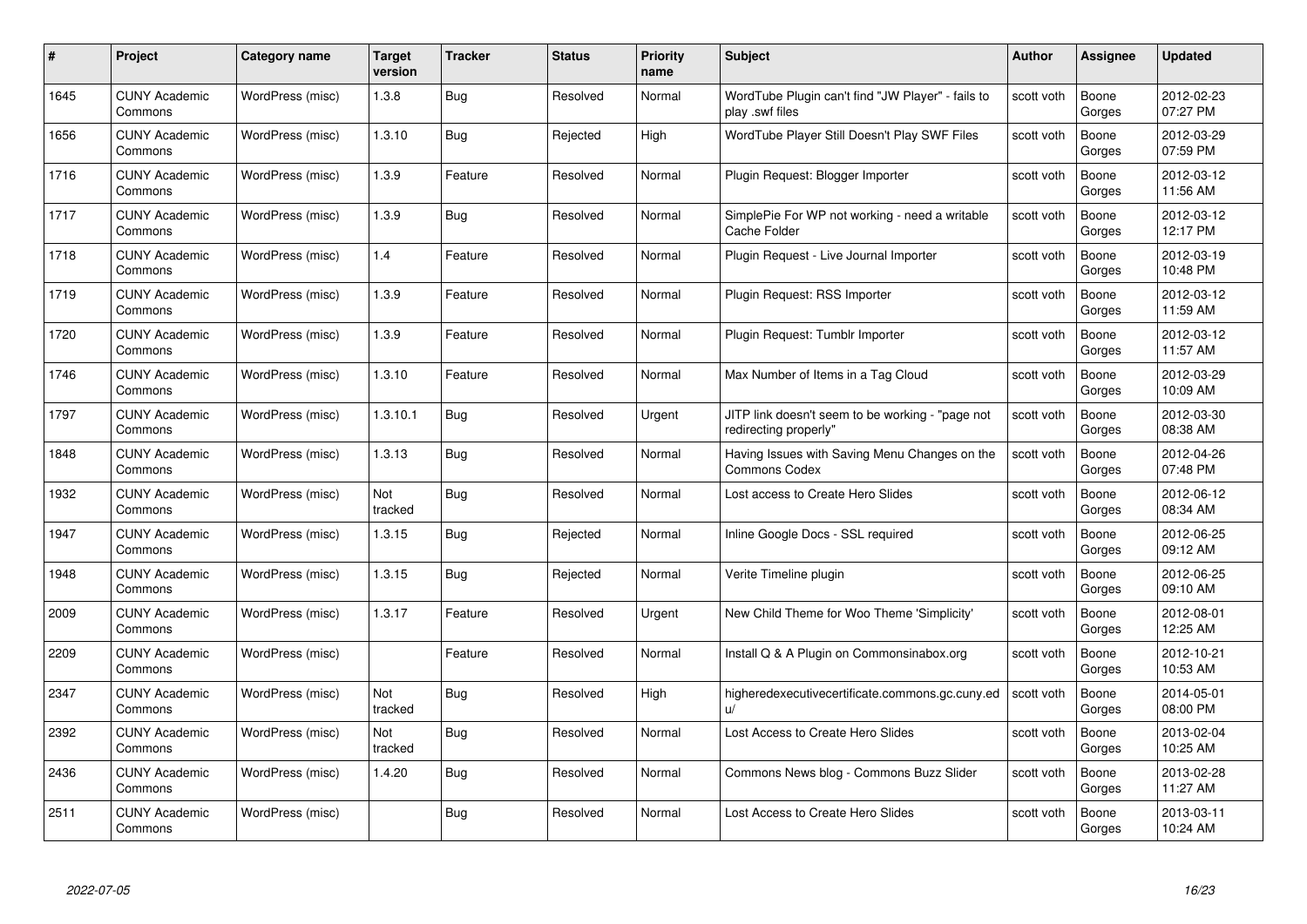| #     | Project                         | <b>Category name</b> | Target<br>version | <b>Tracker</b> | <b>Status</b> | <b>Priority</b><br>name | <b>Subject</b>                                               | <b>Author</b> | <b>Assignee</b>   | <b>Updated</b>         |
|-------|---------------------------------|----------------------|-------------------|----------------|---------------|-------------------------|--------------------------------------------------------------|---------------|-------------------|------------------------|
| 2581  | <b>CUNY Academic</b><br>Commons | WordPress (misc)     | 1.6.3             | Bug            | Resolved      | Low                     | <b>Blog Deleted?</b>                                         | scott voth    | Boone<br>Gorges   | 2014-05-12<br>02:46 PM |
| 2679  | <b>CUNY Academic</b><br>Commons | WordPress (misc)     | Not<br>tracked    | Support        | Resolved      | Normal                  | WP Post to PDF plugin Logo                                   | scott voth    | Boone<br>Gorges   | 2014-11-03<br>03:53 PM |
| 2813  | <b>CUNY Academic</b><br>Commons | WordPress (misc)     | 1.5.5             | Feature        | Resolved      | Normal                  | WordPress plugin request - MailPoet                          | scott voth    | Boone<br>Gorges   | 2013-10-11<br>08:18 PM |
| 2878  | <b>CUNY Academic</b><br>Commons | WordPress (misc)     | Not<br>tracked    | Support        | Resolved      | Normal                  | Domain Mapping Request - Sarah Welsh                         | scott voth    | Boone<br>Gorges   | 2016-01-26<br>12:39 AM |
| 2900  | CUNY Academic<br>Commons        | WordPress (misc)     |                   | Support        | Resolved      | Normal                  | Theme request - Imbalance2                                   | scott voth    | Boone<br>Gorges   | 2013-11-23<br>10:30 AM |
| 2966  | <b>CUNY Academic</b><br>Commons | WordPress (misc)     |                   | Support        | Resolved      | Normal                  | Lost Access to Create/Deactivate Hero Slides                 | scott voth    | Boone<br>Gorges   | 2014-01-20<br>05:06 PM |
| 3500  | <b>CUNY Academic</b><br>Commons | WordPress (misc)     |                   | Support        | Rejected      | Normal                  | Invitation to Join Site Unsuccessful?                        | scott voth    | Boone<br>Gorges   | 2014-09-28<br>01:28 PM |
| 3935  | <b>CUNY Academic</b><br>Commons | WordPress (misc)     |                   | <b>Bug</b>     | Duplicate     | Normal                  | Member consistently gets blank page.php when<br>saving posts | scott voth    | Boone<br>Gorges   | 2015-03-21<br>12:00 PM |
| 4631  | <b>CUNY Academic</b><br>Commons | WordPress (misc)     | Not<br>tracked    | <b>Bug</b>     | Rejected      | High                    | caching/ssl issues ??                                        | scott voth    | Boone<br>Gorges   | 2016-01-26<br>10:35 AM |
| 7954  | <b>CUNY Academic</b><br>Commons | WordPress (misc)     | Not<br>tracked    | Support        | Resolved      | Normal                  | Public site not showing up in "Sites"                        | scott voth    | Boone<br>Gorges   | 2017-11-15<br>11:01 AM |
| 12955 | CUNY Academic<br>Commons        | WordPress (misc)     | 1.16.14           | Support        | Resolved      | Normal                  | Leaflet JS maps                                              | scott voth    | Boone<br>Gorges   | 2020-06-23<br>10:53 AM |
| 12961 | <b>CUNY Academic</b><br>Commons | WordPress (misc)     | 1.16.14           | Support        | Resolved      | Normal                  | Embed Loom.com resources                                     | scott voth    | Boone<br>Gorges   | 2020-06-22<br>01:07 PM |
| 12962 | <b>CUNY Academic</b><br>Commons | WordPress (misc)     | 1.16.14           | Support        | Resolved      | Normal                  | knowmia embed                                                | scott voth    | Boone<br>Gorges   | 2020-06-23<br>02:56 PM |
| 14113 | <b>CUNY Academic</b><br>Commons | WordPress (misc)     | Future<br>release | Bug            | Hold          | Normal                  | Block Editor Not Working on this page - Json error           | scott voth    | Boone<br>Gorges   | 2021-03-05<br>11:01 AM |
| 15767 | <b>CUNY Academic</b><br>Commons | WordPress (misc)     |                   | Support        | New           | Normal                  | Site loading slowly                                          | scott voth    | Boone<br>Gorges   | 2022-04-04<br>08:56 PM |
| 15830 | <b>CUNY Academic</b><br>Commons | WordPress (misc)     | 1.19.7            | Feature        | Resolved      | Normal                  | zeemaps embed                                                | scott voth    | Boone<br>Gorges   | 2022-04-12<br>11:31 AM |
| 1444  | <b>CUNY Academic</b><br>Commons | WordPress (misc)     | Future<br>release | Feature        | Resolved      | Normal                  | Plugin Request: Google Analytics For WordPress               | scott voth    | Dominic<br>Giglio | 2012-07-14<br>09:28 AM |
| 2080  | <b>CUNY Academic</b><br>Commons | WordPress (misc)     | 1.5.21            | Feature        | Resolved      | Normal                  | Upgrade Woo Canvas to Current Version (5.0) -<br>Responsive  | scott voth    | Dominic<br>Giglio | 2014-03-12<br>01:42 PM |
| 2112  | CUNY Academic<br>Commons        | WordPress (misc)     | 1.4.5             | Bug            | Resolved      | Normal                  | Codex Slider getting a jquery error                          | scott voth    | Dominic<br>Giglio | 2012-09-18<br>06:38 PM |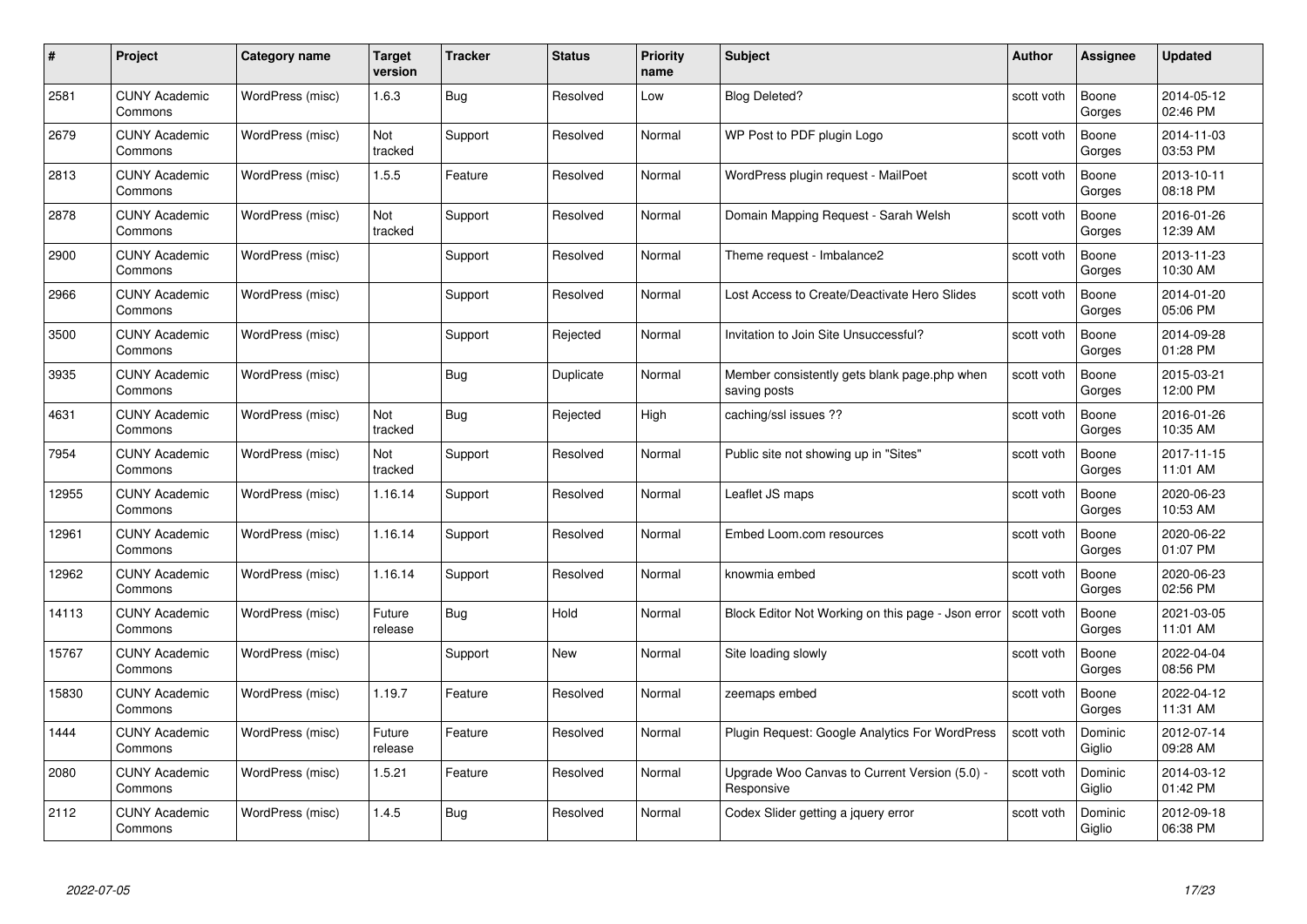| #     | Project                         | <b>Category name</b>              | Target<br>version     | <b>Tracker</b> | <b>Status</b>        | <b>Priority</b><br>name | <b>Subject</b>                                                                | <b>Author</b> | <b>Assignee</b>   | <b>Updated</b>         |
|-------|---------------------------------|-----------------------------------|-----------------------|----------------|----------------------|-------------------------|-------------------------------------------------------------------------------|---------------|-------------------|------------------------|
| 2190  | <b>CUNY Academic</b><br>Commons | WordPress (misc)                  | Not<br>tracked        | Support        | Resolved             | Normal                  | reset "dlbaker.commons.gc.cuny.edu"                                           | scott voth    | Dominic<br>Giglio | 2012-11-14<br>03:59 PM |
| 2332  | <b>CUNY Academic</b><br>Commons | WordPress (misc)                  | 1.4.20                | Bug            | Resolved             | Normal                  | Arras Theme Slider gets jquery error                                          | scott voth    | Dominic<br>Giglio | 2013-03-01<br>07:55 PM |
| 536   | <b>CUNY Academic</b><br>Commons | WordPress (misc)                  | <b>Not</b><br>tracked | Feature        | Resolved             | Low                     | Generate statistics on themes used by Commons<br>bloggers                     | scott voth    | Matt Gold         | 2011-02-20<br>12:44 PM |
| 592   | <b>CUNY Academic</b><br>Commons | WordPress (misc)                  | Not<br>tracked        | <b>Bug</b>     | Resolved             | Normal                  | Trouble adding new user to Blog                                               | scott voth    | Matt Gold         | 2011-02-19<br>04:39 PM |
| 3424  | CUNY Academic<br>Commons        | WordPress (misc)                  | Not<br>tracked        | Support        | Resolved             | Urgent                  | Getting "Error establishing a database connection"                            | scott voth    | Matt Gold         | 2016-01-26<br>12:06 PM |
| 11135 | <b>CUNY Academic</b><br>Commons | WordPress (misc)                  | 1.14.7                | Support        | Resolved             | Normal                  | Add Handler for Piktochart                                                    | scott voth    | Raymond<br>Hoh    | 2019-02-26<br>02:04 PM |
| 16245 | <b>CUNY Academic</b><br>Commons | WordPress (misc)                  |                       | Bug            | Reporter<br>Feedback | Normal                  | Save Button missing on WordPress Profile page                                 | scott voth    | Raymond<br>Hoh    | 2022-06-16<br>03:09 PM |
| 573   | <b>CUNY Academic</b><br>Commons | WordPress (misc)                  |                       | Support        | Resolved             | Normal                  | Vimeo Plus                                                                    | scott voth    | scott voth        | 2011-02-13<br>12:03 PM |
| 594   | <b>CUNY Academic</b><br>Commons | WordPress (misc)                  | Not<br>tracked        | Feature        | Resolved             | Normal                  | Add more meaningful error messages when<br>adding users to blogs doesn't work | scott voth    | scott voth        | 2012-01-02<br>09:51 PM |
| 737   | <b>CUNY Academic</b><br>Commons | WordPress (misc)                  |                       | Feature        | Resolved             | Normal                  | Add Explanation of "Sort & Shuffle" to Atahualpa<br>Codex documentation       | scott voth    | scott voth        | 2011-06-05<br>10:39 AM |
| 3957  | CUNY Academic<br>Commons        | WordPress<br>(Permissions)        |                       | Support        | Resolved             | Normal                  | Lost Access to Create Hero Slides                                             | scott voth    | Boone<br>Gorges   | 2015-03-30<br>08:57 PM |
| 5830  | <b>CUNY Academic</b><br>Commons | <b>WordPress</b><br>(Permissions) | Not<br>tracked        | <b>Bug</b>     | Resolved             | Normal                  | Lost access to create hero slides - please<br>reinstate                       | scott voth    | Boone<br>Gorges   | 2016-07-25<br>10:01 AM |
| 13312 | <b>CUNY Academic</b><br>Commons | <b>WordPress</b><br>(Permissions) | 1.18.8                | Support        | Resolved             | Normal                  | Site Header Issue Using Teaching Template                                     | scott voth    | Jeremy Felt       | 2021-04-13<br>11:21 AM |
| 5548  | <b>CUNY Academic</b><br>Commons | <b>WordPress Plugins</b>          | 1.9.15                | Feature        | Resolved             | Normal                  | Plugin Request: Inventory Manager - Michael<br>Madden                         | scott voth    |                   | 2016-05-11<br>11:27 PM |
| 7738  | <b>CUNY Academic</b><br>Commons | <b>WordPress Plugins</b>          | 1.10.12               | Feature        | Resolved             | Normal                  | Image Attribution Tagger                                                      | scott voth    |                   | 2017-03-02<br>02:22 PM |
| 8706  | <b>CUNY Academic</b><br>Commons | <b>WordPress Plugins</b>          | 1.11.13               | Support        | Resolved             | Normal                  | Plugin Request - Accordion Slider lite                                        | scott voth    |                   | 2017-09-22<br>10:01 AM |
| 9053  | <b>CUNY Academic</b><br>Commons | <b>WordPress Plugins</b>          | 1.12.6                | Support        | Resolved             | Normal                  | WPBakery Visual Composer plugin Not Working                                   | scott voth    |                   | 2018-01-09<br>07:50 PM |
| 9217  | <b>CUNY Academic</b><br>Commons | <b>WordPress Plugins</b>          | 1.12.9                | Support        | Resolved             | Normal                  | Plugin Request - Text to Speech Widget                                        | scott voth    |                   | 2018-02-27<br>11:05 AM |
| 9221  | CUNY Academic<br>Commons        | <b>WordPress Plugins</b>          | 1.16.6                | Support        | Resolved             | Normal                  | Plugin Request - Quiz and Survey Master                                       | scott voth    |                   | 2020-02-25<br>10:55 AM |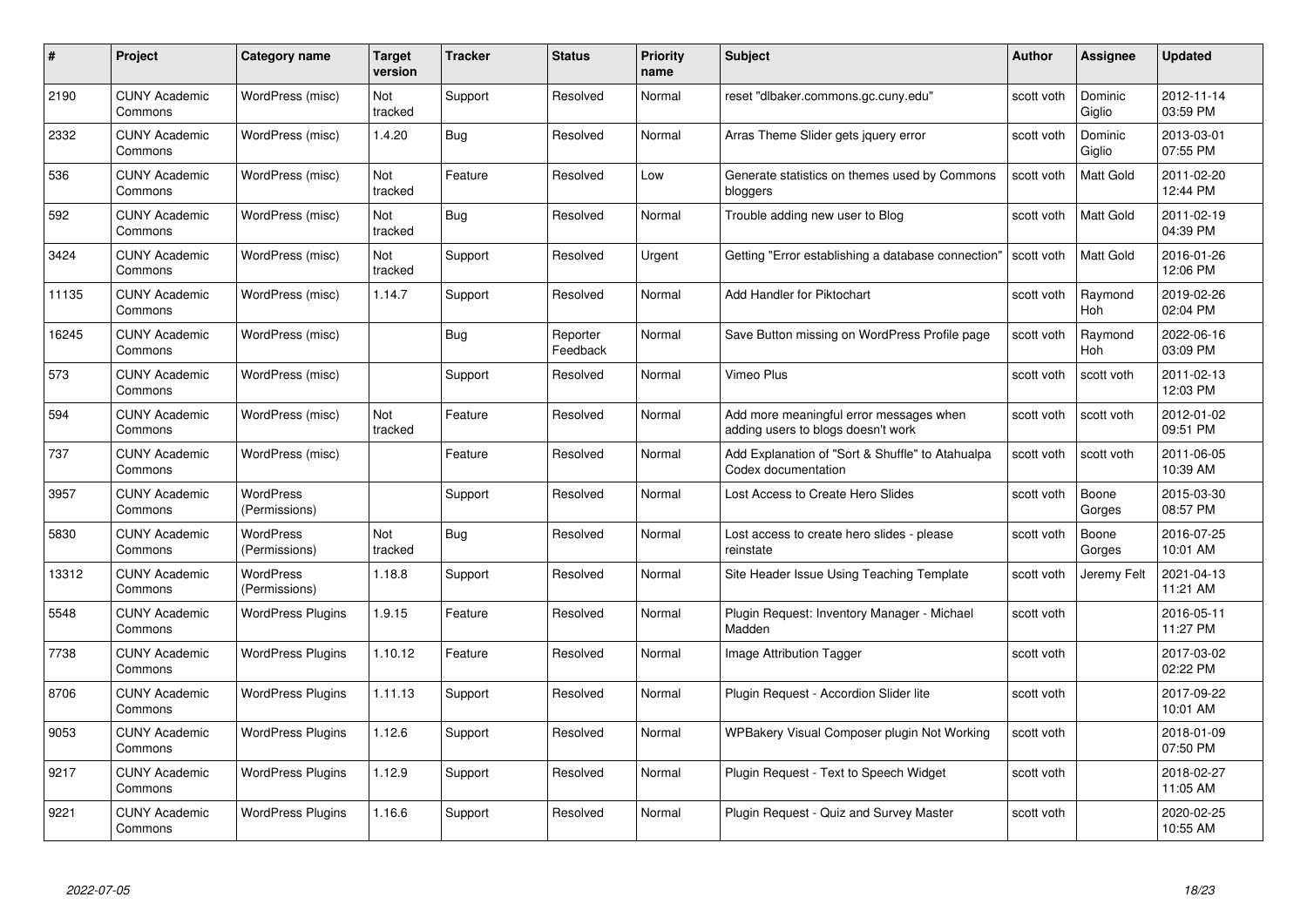| #     | Project                         | <b>Category name</b>     | Target<br>version | <b>Tracker</b> | <b>Status</b>        | <b>Priority</b><br>name | <b>Subject</b>                                                     | <b>Author</b> | <b>Assignee</b> | <b>Updated</b>         |
|-------|---------------------------------|--------------------------|-------------------|----------------|----------------------|-------------------------|--------------------------------------------------------------------|---------------|-----------------|------------------------|
| 9685  | <b>CUNY Academic</b><br>Commons | <b>WordPress Plugins</b> | 1.13.1            | Support        | Resolved             | Normal                  | Plugin Request - Popup-Maker                                       | scott voth    |                 | 2018-05-08<br>10:52 AM |
| 9959  | <b>CUNY Academic</b><br>Commons | <b>WordPress Plugins</b> |                   | <b>Bug</b>     | Resolved             | Normal                  | Carto Map embed issue                                              | scott voth    |                 | 2018-06-22<br>07:00 PM |
| 10086 | <b>CUNY Academic</b><br>Commons | <b>WordPress Plugins</b> | 1.13.7            | Support        | Resolved             | Normal                  | plugin request - Custom Facebook Feed                              | scott voth    |                 | 2018-08-06<br>01:29 PM |
| 10105 | <b>CUNY Academic</b><br>Commons | <b>WordPress Plugins</b> | 1.13.7            | Support        | Resolved             | Normal                  | Plugin request: Custom Post Type Widget                            | scott voth    |                 | 2018-08-06<br>01:35 PM |
| 10106 | <b>CUNY Academic</b><br>Commons | <b>WordPress Plugins</b> | 1.13.7            | Support        | Resolved             | Normal                  | Plugin reguest - Better Font Awesome                               | scott voth    |                 | 2018-08-06<br>01:38 PM |
| 10111 | <b>CUNY Academic</b><br>Commons | <b>WordPress Plugins</b> | 1.13.7            | Support        | Resolved             | Normal                  | Plugin request - Glossary                                          | scott voth    |                 | 2018-08-06<br>01:44 PM |
| 10112 | <b>CUNY Academic</b><br>Commons | <b>WordPress Plugins</b> | 1.13.7            | Support        | Resolved             | Normal                  | plugin request - Elementor                                         | scott voth    |                 | 2018-08-06<br>01:45 PM |
| 10173 | <b>CUNY Academic</b><br>Commons | <b>WordPress Plugins</b> | 1.13.8            | Support        | Resolved             | Normal                  | Plugin Request - MapMaker Enhanced Google<br>Maps                  | scott voth    |                 | 2018-08-23<br>08:07 AM |
| 10344 | <b>CUNY Academic</b><br>Commons | <b>WordPress Plugins</b> | 1.13.10           | Support        | Resolved             | Normal                  | Twitter Plugins that are outdated                                  | scott voth    |                 | 2018-09-25<br>10:50 AM |
| 10345 | <b>CUNY Academic</b><br>Commons | <b>WordPress Plugins</b> | 1.13.10           | Support        | Resolved             | Normal                  | Remove "Sociable" Plugin                                           | scott voth    |                 | 2018-09-25<br>10:54 AM |
| 10348 | <b>CUNY Academic</b><br>Commons | <b>WordPress Plugins</b> | 1.13.10           | Support        | Resolved             | Normal                  | Remove Outdated Plugins                                            | scott voth    |                 | 2018-09-25<br>11:00 AM |
| 10529 | <b>CUNY Academic</b><br>Commons | <b>WordPress Plugins</b> | 1.13.12           | Support        | Resolved             | Normal                  | Plugin Request -<br>https://wordpress.org/plugins/sign-up-sheets/  | scott voth    |                 | 2018-10-23<br>11:36 AM |
| 10749 | <b>CUNY Academic</b><br>Commons | <b>WordPress Plugins</b> |                   | Support        | Duplicate            | Normal                  | Plugin Request - H5P                                               | scott voth    |                 | 2018-11-26<br>03:22 PM |
| 11175 | <b>CUNY Academic</b><br>Commons | <b>WordPress Plugins</b> | Not<br>tracked    | Support        | Resolved             | Normal                  | unsubscribe action not working with Tribulant<br>newsletter plugin | scott voth    |                 | 2019-02-28<br>04:40 PM |
| 11276 | <b>CUNY Academic</b><br>Commons | <b>WordPress Plugins</b> |                   | Support        | Resolved             | Normal                  | unable to embed PDF with PDF Embedder                              | scott voth    |                 | 2019-05-14<br>05:03 PM |
| 11590 | <b>CUNY Academic</b><br>Commons | <b>WordPress Plugins</b> | 1.15.4            | Support        | Resolved             | Normal                  | deprecate The The Tabs and Accordion plugin                        | scott voth    |                 | 2019-06-25<br>04:22 PM |
| 11788 | <b>CUNY Academic</b><br>Commons | <b>WordPress Plugins</b> | Future<br>release | Support        | Reporter<br>Feedback | Normal                  | Plugin Request - Browse Aloud                                      | scott voth    |                 | 2019-09-24<br>08:42 AM |
| 12149 | <b>CUNY Academic</b><br>Commons | <b>WordPress Plugins</b> | 1.16.1            | Feature        | Resolved             | Normal                  | plugin request - Kadence-bloks                                     | scott voth    |                 | 2019-12-10<br>11:14 AM |
| 12573 | <b>CUNY Academic</b><br>Commons | <b>WordPress Plugins</b> | Future<br>release | Bug            | <b>New</b>           | Normal                  | <b>CommentPress Core Issues</b>                                    | scott voth    |                 | 2020-03-24<br>04:32 PM |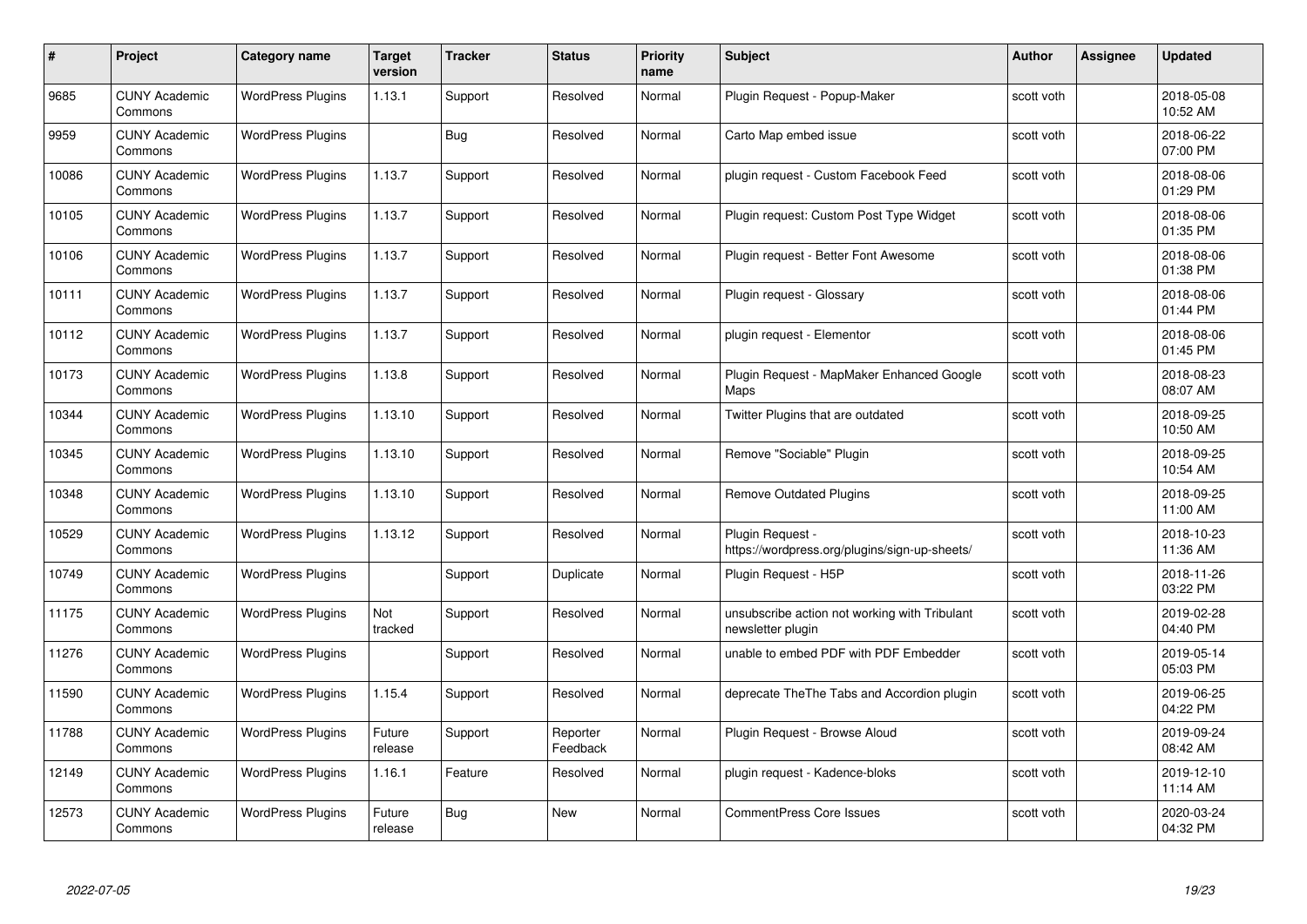| #     | Project                         | Category name            | Target<br>version | <b>Tracker</b> | <b>Status</b> | <b>Priority</b><br>name | <b>Subject</b>                                                        | <b>Author</b> | <b>Assignee</b> | <b>Updated</b>         |
|-------|---------------------------------|--------------------------|-------------------|----------------|---------------|-------------------------|-----------------------------------------------------------------------|---------------|-----------------|------------------------|
| 12796 | <b>CUNY Academic</b><br>Commons | <b>WordPress Plugins</b> |                   | Support        | Resolved      | Normal                  | Timeline JS                                                           | scott voth    |                 | 2020-06-03<br>04:10 PM |
| 13716 | <b>CUNY Academic</b><br>Commons | <b>WordPress Plugins</b> |                   | Support        | Resolved      | Normal                  | Events sidebar issue with segalcenter.org                             | scott voth    |                 | 2020-12-21<br>10:55 AM |
| 14847 | <b>CUNY Academic</b><br>Commons | <b>WordPress Plugins</b> |                   | Support        | Resolved      | Normal                  | JetPack Issue displaying simple images                                | scott voth    |                 | 2021-10-10<br>12:40 PM |
| 3198  | <b>CUNY Academic</b><br>Commons | <b>WordPress Plugins</b> |                   | Support        | Rejected      | Normal                  | Revolution Slider plugin gets error when creating<br>'lavers"         | scott voth    | Boone<br>Gorges | 2014-05-21<br>09:57 PM |
| 3200  | <b>CUNY Academic</b><br>Commons | <b>WordPress Plugins</b> | 1.6.4             | <b>Bug</b>     | Resolved      | Normal                  | Plugin Request: Social Stickers                                       | scott voth    | Boone<br>Gorges | 2014-05-21<br>09:53 PM |
| 3358  | <b>CUNY Academic</b><br>Commons | <b>WordPress Plugins</b> | 1.6.11            | Support        | Resolved      | Normal                  | Plugin Request: GeoMashUp                                             | scott voth    | Boone<br>Gorges | 2014-08-01<br>08:40 AM |
| 3576  | <b>CUNY Academic</b><br>Commons | <b>WordPress Plugins</b> | 1.7.1             | Support        | Resolved      | Normal                  | Plugin Request: Better Search                                         | scott voth    | Boone<br>Gorges | 2014-10-21<br>11:26 AM |
| 3600  | <b>CUNY Academic</b><br>Commons | <b>WordPress Plugins</b> | 1.7.2             | Support        | Resolved      | Normal                  | New Plugin Request - Meta-Slider                                      | scott voth    | Boone<br>Gorges | 2014-11-01<br>02:29 PM |
| 3940  | <b>CUNY Academic</b><br>Commons | <b>WordPress Plugins</b> | 1.7.16            | Support        | Resolved      | Normal                  | Plugin Request - Amazon Link                                          | scott voth    | Boone<br>Gorges | 2015-03-21<br>08:45 PM |
| 4603  | <b>CUNY Academic</b><br>Commons | <b>WordPress Plugins</b> |                   | Support        | Resolved      | Normal                  | Plugin Request: Search and Filter                                     | scott voth    | Boone<br>Gorges | 2015-09-21<br>11:31 AM |
| 5493  | <b>CUNY Academic</b><br>Commons | <b>WordPress Plugins</b> |                   | Bug            | Rejected      | Normal                  | Plugin Request - WP Data Tables                                       | scott voth    | Boone<br>Gorges | 2016-04-27<br>02:55 PM |
| 5569  | CUNY Academic<br>Commons        | <b>WordPress Plugins</b> | 1.9.18            | Feature        | Resolved      | Normal                  | WP Inventory Manager Add-On - Michael Madden                          | scott voth    | Boone<br>Gorges | 2016-06-12<br>10:39 AM |
| 5582  | <b>CUNY Academic</b><br>Commons | <b>WordPress Plugins</b> | 1.9.17            | Bug            | Resolved      | Normal                  | Visual Composer Not Working with Bridge Theme<br>Anymore              | scott voth    | Boone<br>Gorges | 2016-06-01<br>10:56 PM |
| 5653  | <b>CUNY Academic</b><br>Commons | <b>WordPress Plugins</b> | 1.9.19            | Feature        | Resolved      | Normal                  | Plugin Request - Simple Custom Post Order -<br>Cynthia Tobar          | scott voth    | Boone<br>Gorges | 2016-06-21<br>10:19 PM |
| 5885  | CUNY Academic<br>Commons        | <b>WordPress Plugins</b> | 1.9.24            | Support        | Resolved      | Normal                  | Plugin Request - Knight Lab Timeline                                  | scott voth    | Boone<br>Gorges | 2016-08-11<br>10:56 PM |
| 6000  | <b>CUNY Academic</b><br>Commons | <b>WordPress Plugins</b> | 1.9.27            | Bug            | Resolved      | Normal                  | Unconfirmed Users Plugin is visible on all sites                      | scott voth    | Boone<br>Gorges | 2016-09-11<br>09:10 PM |
| 7289  | <b>CUNY Academic</b><br>Commons | <b>WordPress Plugins</b> | Future<br>release | Support        | Abandoned     | Normal                  | OHMS - Metadata Synchronizer - Cynthia Tobar<br><b>Oral Histories</b> | scott voth    | Boone<br>Gorges | 2018-07-22<br>01:22 PM |
| 7870  | <b>CUNY Academic</b><br>Commons | <b>WordPress Plugins</b> | 1.10.15           | Feature        | Resolved      | Normal                  | Plugin request: Smush It                                              | scott voth    | Boone<br>Gorges | 2017-03-31<br>10:28 AM |
| 7883  | CUNY Academic<br>Commons        | <b>WordPress Plugins</b> |                   | Feature        | Rejected      | Normal                  | plugin request                                                        | scott voth    | Boone<br>Gorges | 2017-04-01<br>11:10 AM |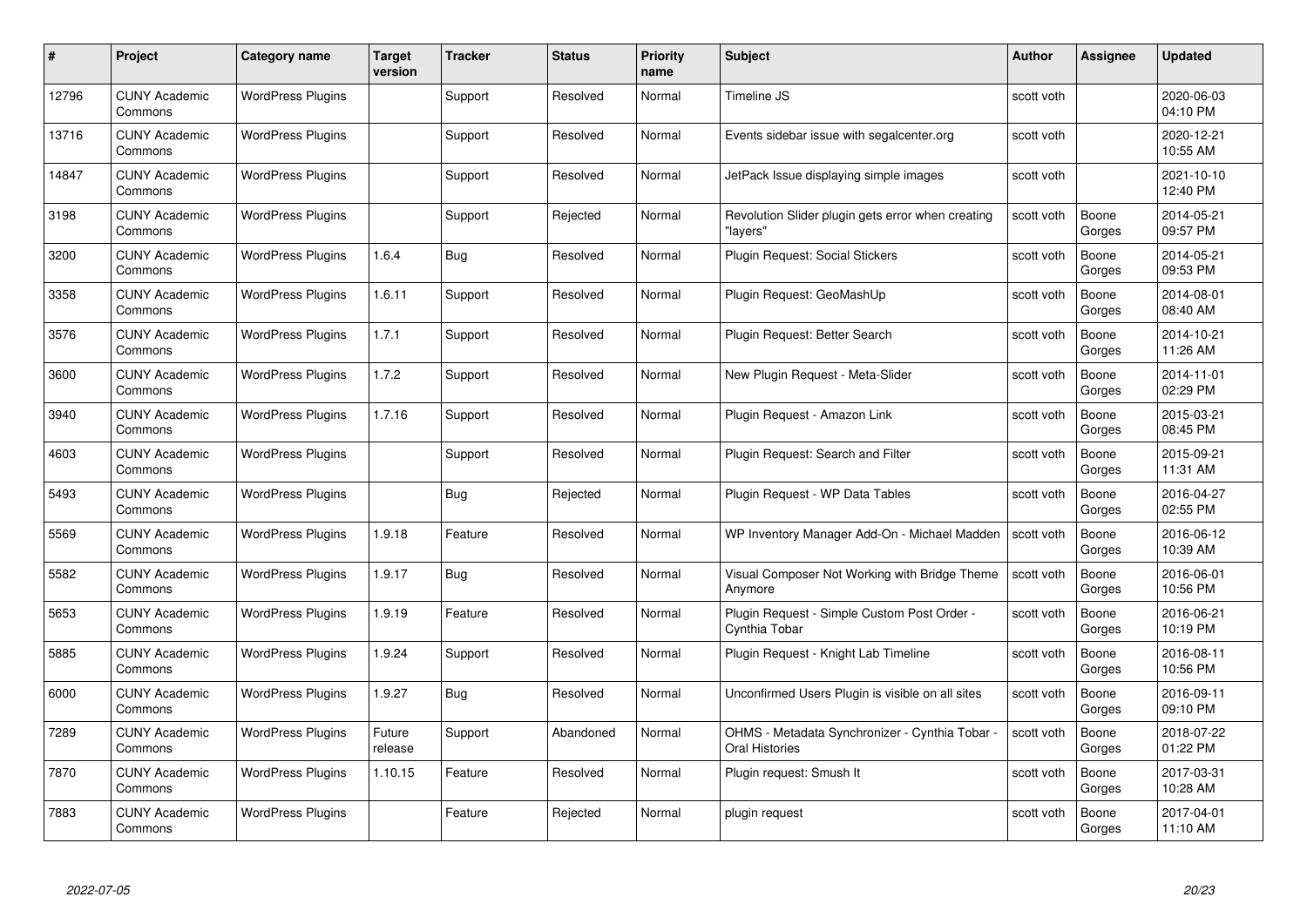| #     | Project                         | Category name            | Target<br>version | <b>Tracker</b> | <b>Status</b>        | <b>Priority</b><br>name | <b>Subject</b>                                                               | <b>Author</b> | <b>Assignee</b>   | <b>Updated</b>         |
|-------|---------------------------------|--------------------------|-------------------|----------------|----------------------|-------------------------|------------------------------------------------------------------------------|---------------|-------------------|------------------------|
| 8149  | <b>CUNY Academic</b><br>Commons | <b>WordPress Plugins</b> | 1.11              | Support        | Resolved             | Normal                  | Plugin Reguest - YouTube                                                     | scott voth    | Boone<br>Gorges   | 2017-05-15<br>09:54 AM |
| 8454  | <b>CUNY Academic</b><br>Commons | <b>WordPress Plugins</b> | 1.11.9            | Support        | Resolved             | Normal                  | activate WP Bakery Visual Composer plugin for<br>child theme                 | scott voth    | Boone<br>Gorges   | 2017-08-10<br>02:09 PM |
| 9370  | <b>CUNY Academic</b><br>Commons | <b>WordPress Plugins</b> | 1.12.11           | Support        | Resolved             | Normal                  | Text to Speech plugin                                                        | scott voth    | Boone<br>Gorges   | 2018-03-27<br>12:47 PM |
| 9515  | <b>CUNY Academic</b><br>Commons | <b>WordPress Plugins</b> | Not<br>tracked    | <b>Bug</b>     | Reporter<br>Feedback | Normal                  | Text to Speech plugin - "More Slowly" checkbox<br>not working                | scott voth    | Boone<br>Gorges   | 2018-06-13<br>02:26 PM |
| 9572  | <b>CUNY Academic</b><br>Commons | <b>WordPress Plugins</b> | 1.12.13           | Support        | Resolved             | Normal                  | WordPress Plugin Request - Compact WP Audio<br>Player                        | scott voth    | Boone<br>Gorges   | 2018-04-24<br>10:10 AM |
| 12252 | <b>CUNY Academic</b><br>Commons | <b>WordPress Plugins</b> | 1.16.3            | Support        | Resolved             | Normal                  | Pluginiln Request - Atomic Blocks                                            | scott voth    | Boone<br>Gorges   | 2020-01-14<br>10:44 AM |
| 12386 | <b>CUNY Academic</b><br>Commons | <b>WordPress Plugins</b> | 1.16.5            | <b>Bug</b>     | Resolved             | Normal                  | Help site throwing error when publishing pages                               | scott voth    | Boone<br>Gorges   | 2020-02-11<br>10:43 AM |
| 12550 | <b>CUNY Academic</b><br>Commons | <b>WordPress Plugins</b> | 1.16.8            | Support        | Resolved             | Normal                  | Deprecate CommentPress Core?                                                 | scott voth    | Boone<br>Gorges   | 2020-03-24<br>11:43 AM |
| 13194 | <b>CUNY Academic</b><br>Commons | <b>WordPress Plugins</b> | 1.17.2            | Feature        | Resolved             | Normal                  | Slider Revolution update                                                     | scott voth    | Boone<br>Gorges   | 2020-08-25<br>10:40 AM |
| 14468 | <b>CUNY Academic</b><br>Commons | <b>WordPress Plugins</b> | 1.18.11           | Support        | Resolved             | Normal                  | deprecate ShareThis plugin / Add ShareThis<br><b>Share Buttons</b>           | scott voth    | Boone<br>Gorges   | 2021-05-25<br>11:04 AM |
| 14521 | <b>CUNY Academic</b><br>Commons | <b>WordPress Plugins</b> | 1.18.12           | Bug            | Resolved             | Normal                  | Registration step for "ShareThis Social Share<br>Buttons" plugin not working | scott voth    | Boone<br>Gorges   | 2021-06-08<br>11:50 AM |
| 14548 | <b>CUNY Academic</b><br>Commons | <b>WordPress Plugins</b> | 1.18.13           | Support        | Resolved             | Normal                  | Slider Revolution plugin update                                              | scott voth    | Boone<br>Gorges   | 2021-06-22<br>11:14 AM |
| 15302 | <b>CUNY Academic</b><br>Commons | <b>WordPress Plugins</b> | 1.19.4            | Feature        | Resolved             | High                    | Plugin For Qwriting - Team Members                                           | scott voth    | Boone<br>Gorges   | 2022-02-14<br>01:08 PM |
| 15303 | <b>CUNY Academic</b><br>Commons | <b>WordPress Plugins</b> | 1.19.4            | Feature        | Resolved             | Normal                  | Plugin Request for QWriting Migration - SiteOrigin<br><b>Widget Bundle</b>   | scott voth    | Boone<br>Gorges   | 2022-02-22<br>11:01 AM |
| 15620 | <b>CUNY Academic</b><br>Commons | <b>WordPress Plugins</b> | 1.19.6            | Support        | Resolved             | Normal                  | slider revolution plugin update                                              | scott voth    | Boone<br>Gorges   | 2022-03-22<br>11:30 AM |
| 6178  | <b>CUNY Academic</b><br>Commons | <b>WordPress Plugins</b> |                   | <b>Bug</b>     | Rejected             | Normal                  | Social Sharing via JetPack Not Working                                       | scott voth    | Daniel Jones      | 2017-05-01<br>10:24 PM |
| 10104 | <b>CUNY Academic</b><br>Commons | <b>WordPress Plugins</b> | 1.13.8            | Support        | Resolved             | Normal                  | Plugin request - Advanced Custom Fields PRO                                  | scott voth    | <b>Fred Meyer</b> | 2018-08-29<br>05:39 PM |
| 10107 | <b>CUNY Academic</b><br>Commons | <b>WordPress Plugins</b> | 1.13.8            | Support        | Resolved             | Normal                  | Plugin request - WP Featherlight                                             | scott voth    | <b>Fred Meyer</b> | 2018-08-29<br>05:39 PM |
| 4419  | <b>CUNY Academic</b><br>Commons | <b>WordPress Plugins</b> | 1.8.8             | Support        | Resolved             | Normal                  | Activate "WordPress Importer" by Default                                     | scott voth    | Raymond<br>Hoh    | 2015-08-11<br>08:29 PM |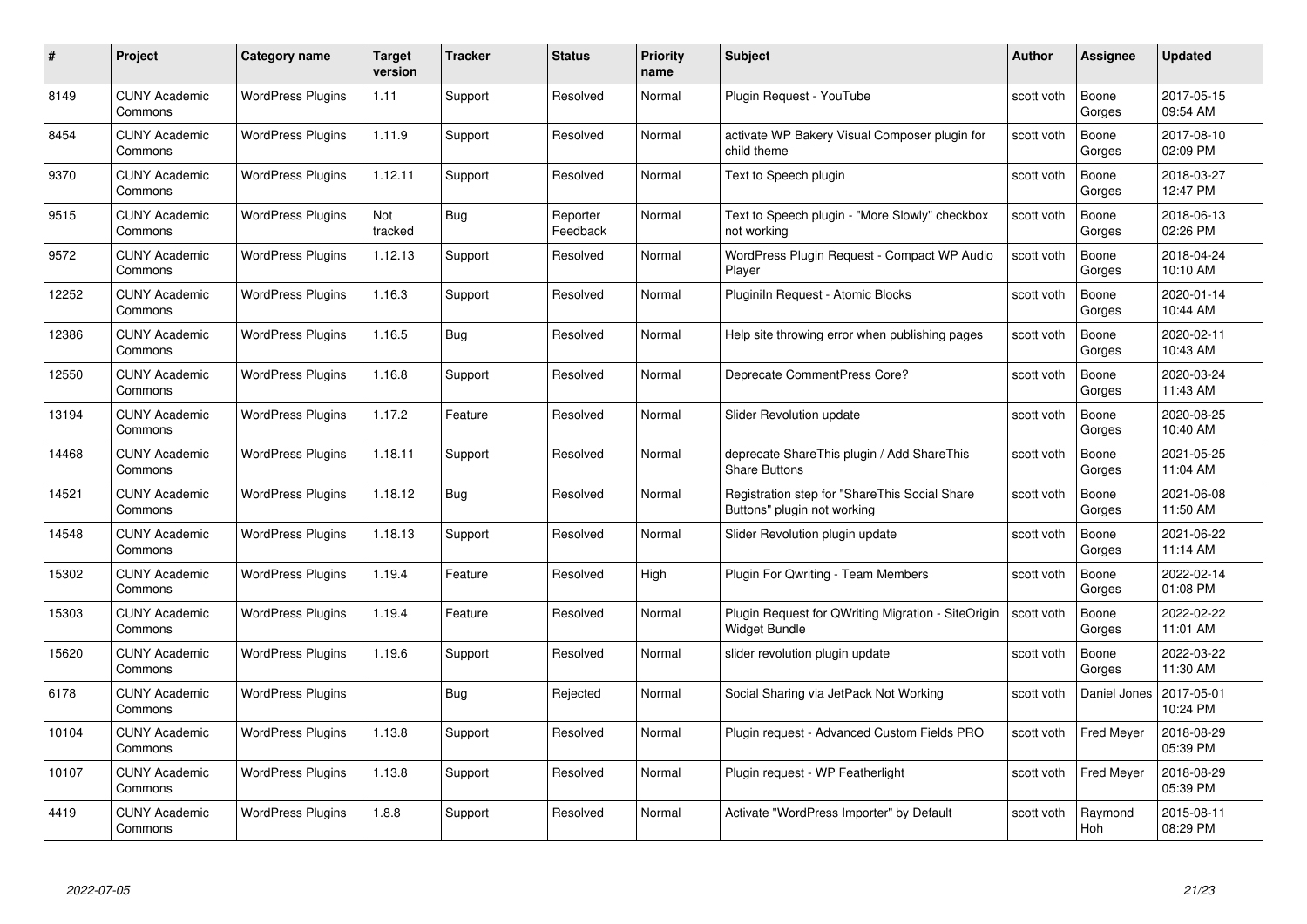| #     | Project                         | <b>Category name</b>     | Target<br>version | <b>Tracker</b> | <b>Status</b> | <b>Priority</b><br>name | <b>Subject</b>                                                              | <b>Author</b> | <b>Assignee</b>       | <b>Updated</b>         |
|-------|---------------------------------|--------------------------|-------------------|----------------|---------------|-------------------------|-----------------------------------------------------------------------------|---------------|-----------------------|------------------------|
| 9878  | <b>CUNY Academic</b><br>Commons | <b>WordPress Plugins</b> | 1.13.3            | Support        | Resolved      | Normal                  | Popup Maker plugin problems                                                 | scott voth    | Raymond<br>Hoh        | 2018-06-06<br>10:44 AM |
| 10792 | <b>CUNY Academic</b><br>Commons | <b>WordPress Plugins</b> | 1.14.2            | Support        | Resolved      | Normal                  | sexgenlabs site - Elementor + Glossary + creative<br>commons license widget | scott voth    | Raymond<br><b>Hoh</b> | 2018-12-11<br>11:14 AM |
| 11036 | <b>CUNY Academic</b><br>Commons | <b>WordPress Plugins</b> | 1.14.6            | Feature        | Resolved      | Normal                  | Voicethread embed support                                                   | scott voth    | Raymond<br>Hoh        | 2019-02-12<br>11:28 AM |
| 11037 | <b>CUNY Academic</b><br>Commons | <b>WordPress Plugins</b> | 1.14.6            | Feature        | Resolved      | Normal                  | Padlet embeds                                                               | scott voth    | Raymond<br>Hoh        | 2019-02-12<br>11:28 AM |
| 11038 | <b>CUNY Academic</b><br>Commons | <b>WordPress Plugins</b> | 1.14.6            | Feature        | Resolved      | Normal                  | Sutori question                                                             | scott voth    | Raymond<br>Hoh        | 2019-02-12<br>11:28 AM |
| 12671 | <b>CUNY Academic</b><br>Commons | <b>WordPress Plugins</b> | 1.16.10           | Bug            | Resolved      | Normal                  | Creative Commons License Not Available With<br><b>Block Editor</b>          | scott voth    | Raymond<br>Hoh        | 2020-04-28<br>11:03 AM |
| 13409 | <b>CUNY Academic</b><br>Commons | <b>WordPress Plugins</b> | Not<br>tracked    | Support        | Resolved      | Normal                  | Jetpack Warnings                                                            | scott voth    | Raymond<br>Hoh        | 2020-10-13<br>10:47 AM |
| 13946 | <b>CUNY Academic</b><br>Commons | <b>WordPress Plugins</b> | 2.1.0             | Support        | Assigned      | Normal                  | <b>Custom Embed handler For OneDrive files</b>                              | scott voth    | Raymond<br><b>Hoh</b> | 2022-05-26<br>10:46 AM |
| 16168 | <b>CUNY Academic</b><br>Commons | <b>WordPress Plugins</b> | 2.0.1             | Support        | Resolved      | Normal                  | problem with short docs site                                                | scott voth    | Raymond<br>Hoh        | 2022-05-26<br>05:33 PM |
| 16276 | <b>CUNY Academic</b><br>Commons | <b>WordPress Plugins</b> | Not<br>tracked    | Support        | Resolved      | Normal                  | TablePress Auto Load Plugin Not Working                                     | scott voth    | Raymond<br>Hoh        | 2022-06-22<br>03:05 AM |
| 3712  | CUNY Academic<br>Commons        | <b>WordPress Themes</b>  | 1.7.6             | Support        | Resolved      | Normal                  | Two plugins for the "Old Paper Theme" not<br>Available                      | scott voth    |                       | 2014-12-11<br>08:16 PM |
| 4047  | <b>CUNY Academic</b><br>Commons | <b>WordPress Themes</b>  | Not<br>tracked    | Support        | Resolved      | Normal                  | Help James Samuel with Theme after it was<br>updated                        | scott voth    |                       | 2015-07-21<br>06:12 PM |
| 7810  | <b>CUNY Academic</b><br>Commons | <b>WordPress Themes</b>  | 1.10.15           | Support        | Resolved      | Normal                  | Brunelleschi theme deprecation                                              | scott voth    |                       | 2017-03-27<br>10:38 AM |
| 9776  | <b>CUNY Academic</b><br>Commons | <b>WordPress Themes</b>  |                   | Support        | Rejected      | Normal                  | Theme Request - Pilot Fish                                                  | scott voth    |                       | 2018-05-17<br>02:36 PM |
| 11524 | <b>CUNY Academic</b><br>Commons | <b>WordPress Themes</b>  | Not<br>tracked    | Support        | Resolved      | Normal                  | theme purchase rights                                                       | scott voth    |                       | 2019-06-06<br>01:43 PM |
| 11745 | <b>CUNY Academic</b><br>Commons | <b>WordPress Themes</b>  | Not<br>tracked    | Support        | Resolved      | Normal                  | Make ColorMag theme available for literary bronx<br>site                    | scott voth    |                       | 2019-08-14<br>03:36 PM |
| 12253 | <b>CUNY Academic</b><br>Commons | <b>WordPress Themes</b>  | 1.16.3            | Support        | Resolved      | Normal                  | Theme request - Atomic Block theme                                          | scott voth    |                       | 2020-01-14<br>02:07 PM |
| 12773 | <b>CUNY Academic</b><br>Commons | <b>WordPress Themes</b>  | Not<br>tracked    | Support        | Resolved      | Normal                  | Deprecate Serif Lite theme                                                  | scott voth    |                       | 2020-05-12<br>05:44 PM |
| 12953 | CUNY Academic<br>Commons        | <b>WordPress Themes</b>  | Not<br>tracked    | Bug            | Resolved      | Normal                  | Pagination Issue on Customizr theme                                         | scott voth    |                       | 2020-07-14<br>11:53 AM |